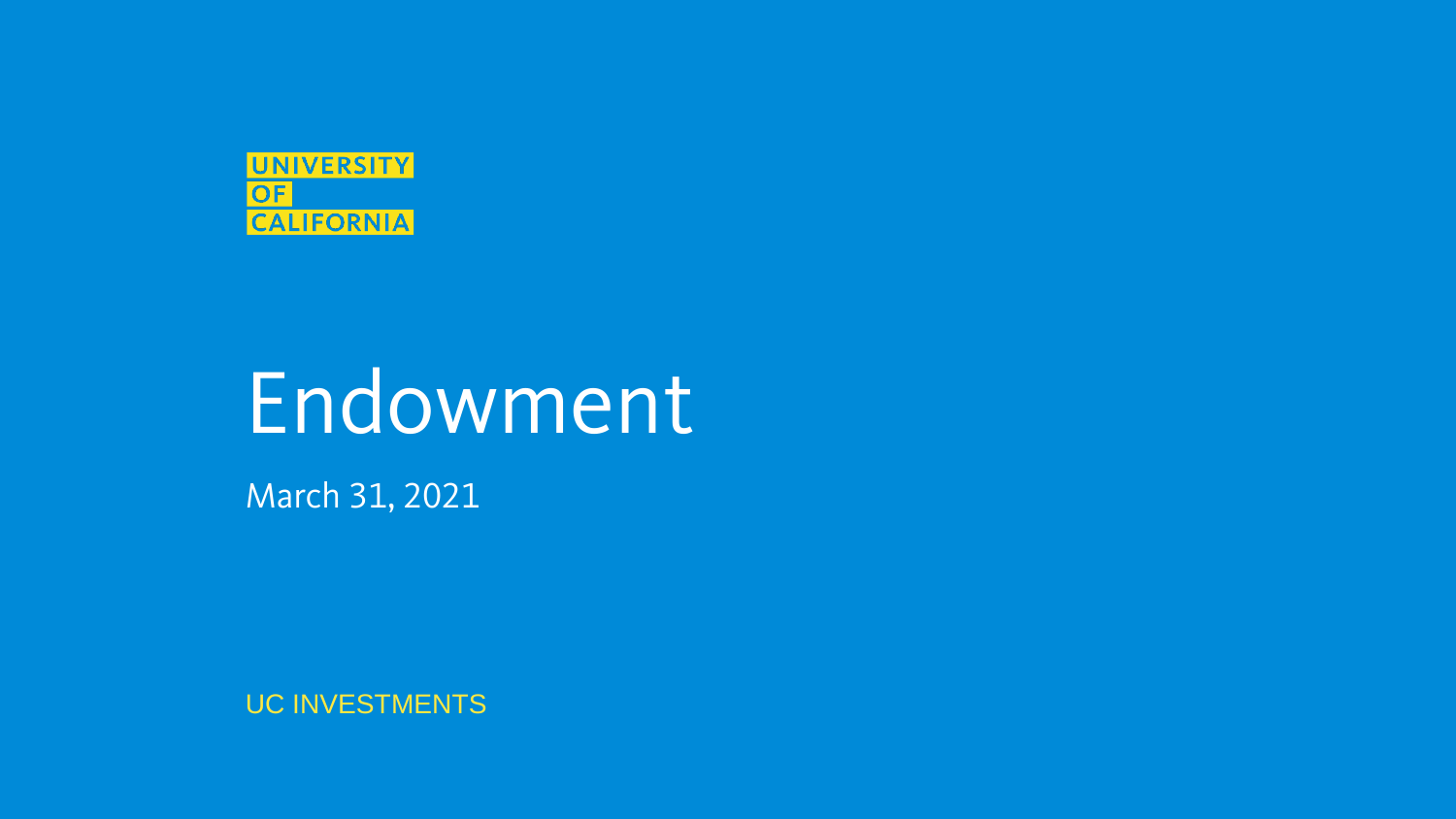# UC Investments Way

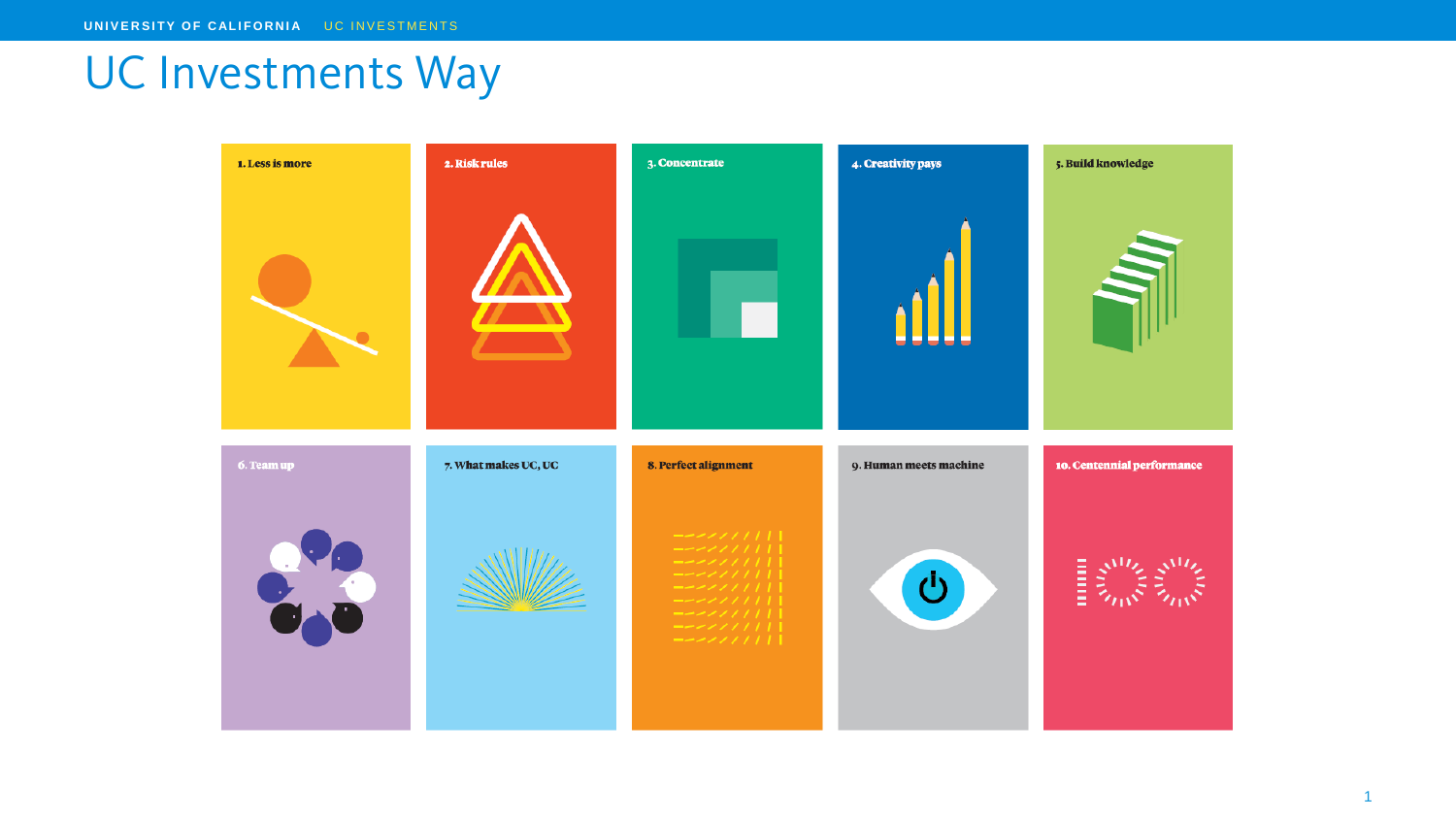# UC Endowment

### INVESTMENT OBJECTIVES

- 1. Asset Allocation
- 2. Performance
- 3. Asset Classes
- 4. Risk Allocation
- Maximize real, long-term total returns (income plus capital appreciation adjusted for inflation), while assuming the appropriate levels of risk.
- Maintain the liquidity necessary to meet the investment goals of the Endowment, which are to provide a stable and continuously growing stream of income, all while preserving the real (inflationadjusted) purchasing power of assets.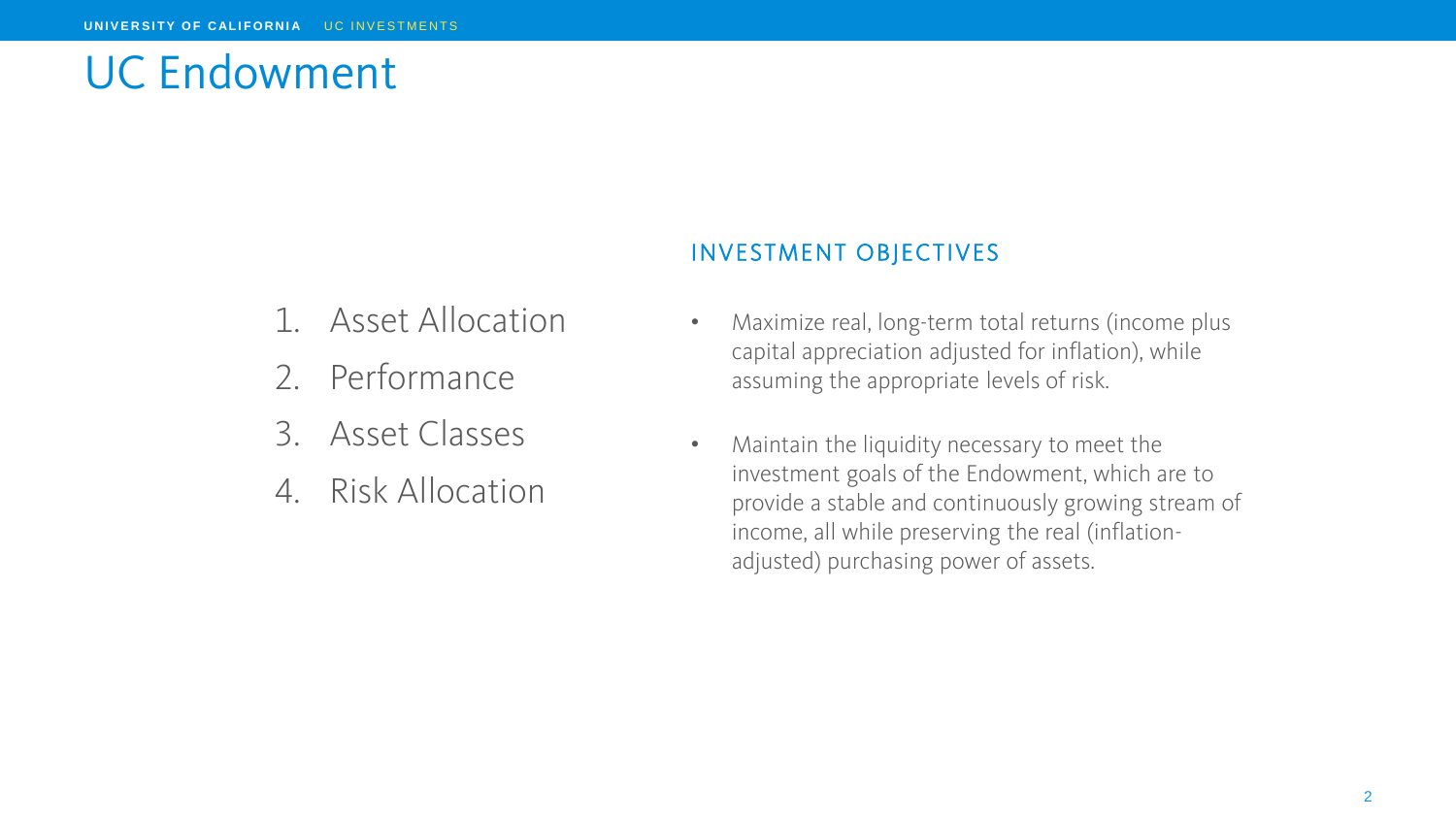# UC Investments

#### **INVESTMENT PRODUCTS**

- **Investing Endowment** assets since 1933 (89 years)
- Investing **Blue & Gold** assets since 2017 (2 years)
- Investing **Pension** assets since 1961 (61 years)
- Investing **Retirement Savings** assets since 1967 (55 years)
- Investing **Working Capital** since 1976 (46 years) Investing Total Return since 2008 (14 years) Investing Short Term since 1976 (46 years)

#### **\$160,112 MILLION ACROSS 6 PRODUCTS**

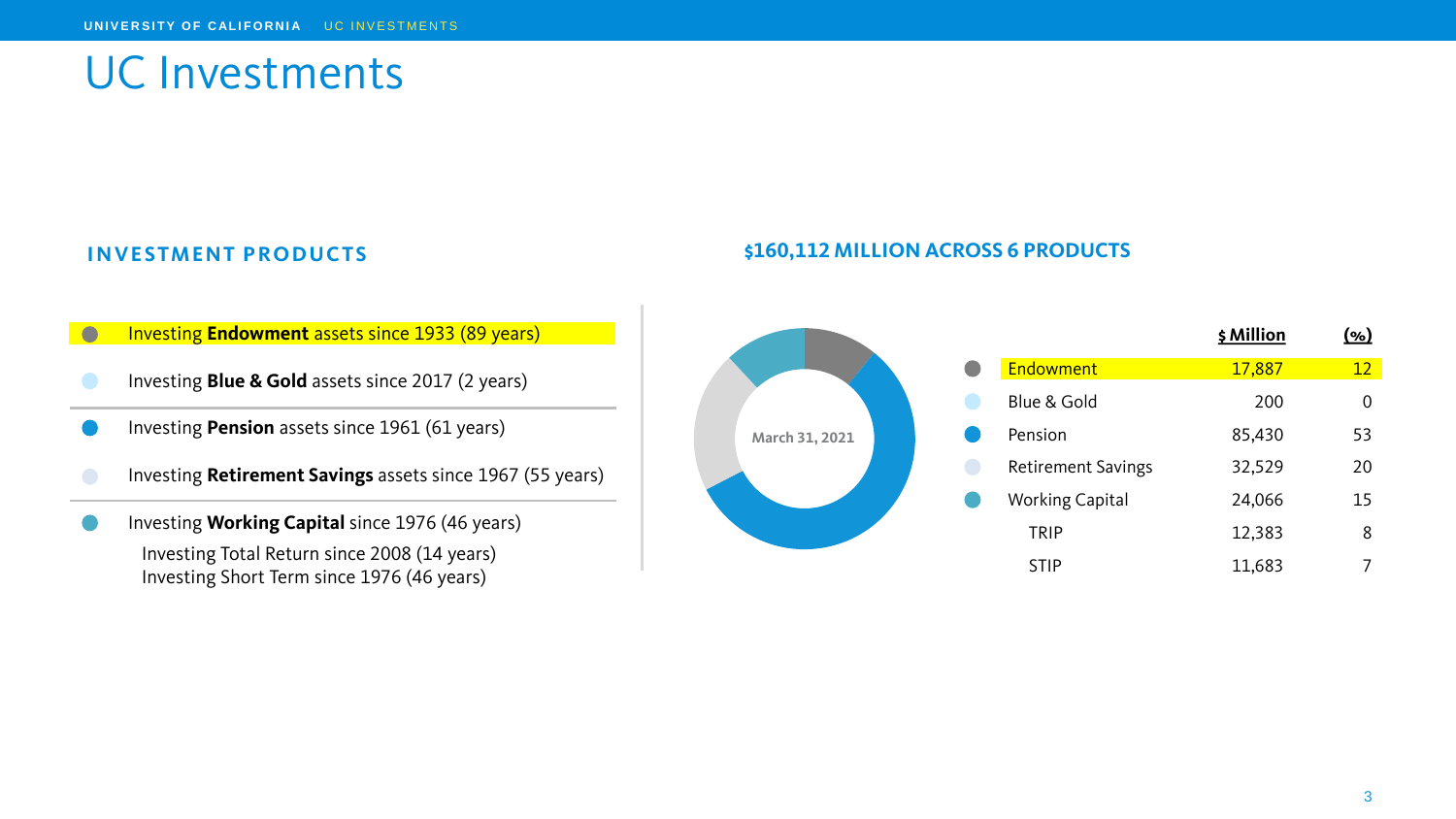### Endowment Assets Growth

**ENDOWMEN T ASSETS 1933 – 2021**

### **ASSET GROWTH**

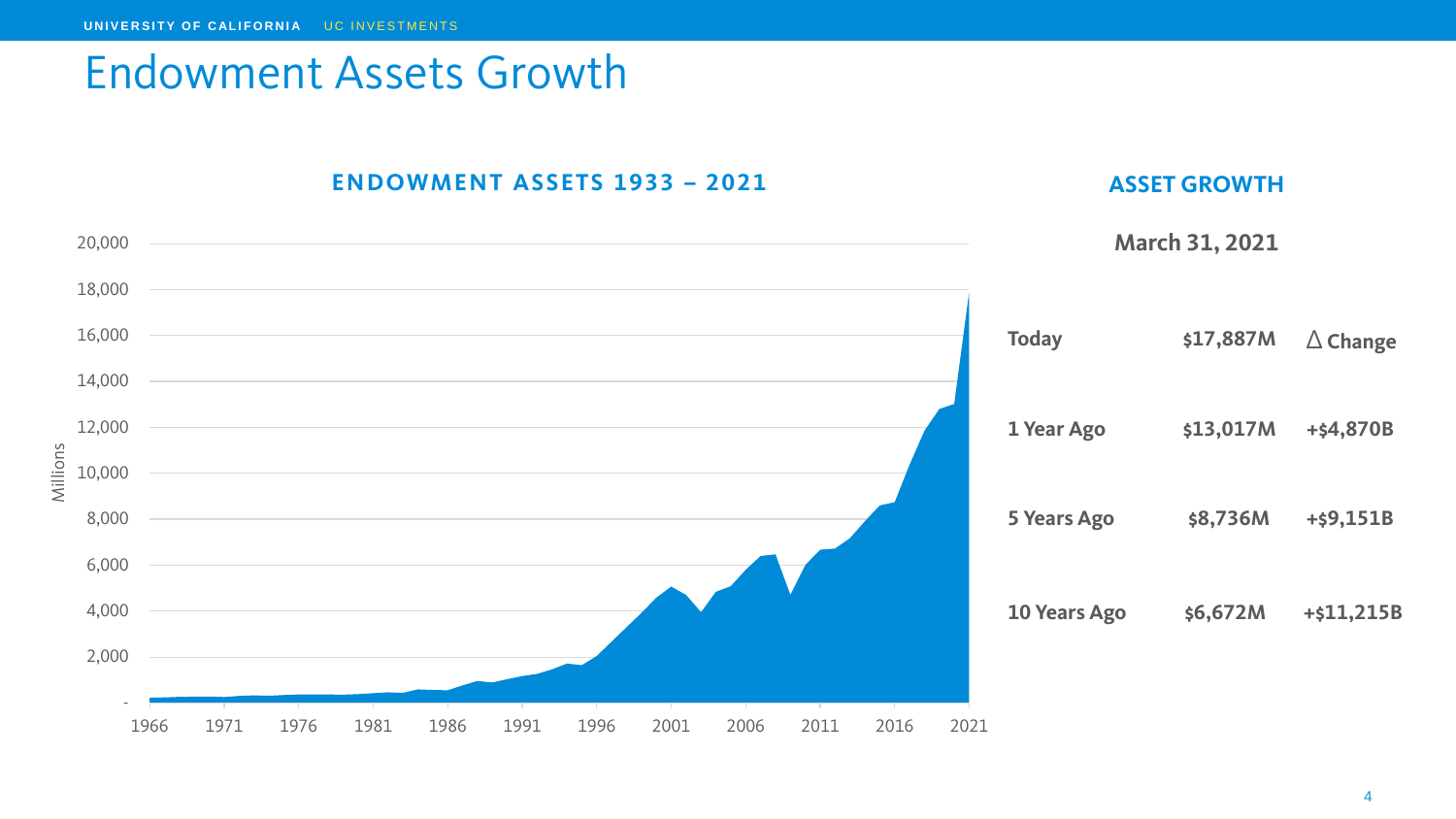# Assets Under Management

| <b>Quarter To Date (3 Months)</b> | <b>Market Value (\$M)</b> | <b>Fiscal Year To Date (9 Months)</b> | <b>Market Value (\$M)</b> |
|-----------------------------------|---------------------------|---------------------------------------|---------------------------|
| December 31, 2020                 | 16,648                    | June 30, 2020                         | 14,012                    |
| <b>Market Gains</b>               | 666                       | <b>Market Gains</b>                   | 3,245                     |
| Value Added                       | 427                       | Value Added                           | 140                       |
| Net Cash Flow                     | 145                       | Net Cash Flow                         | 490                       |
| March 31, 2021                    | 17,887                    | March 31, 2021                        | 17,887                    |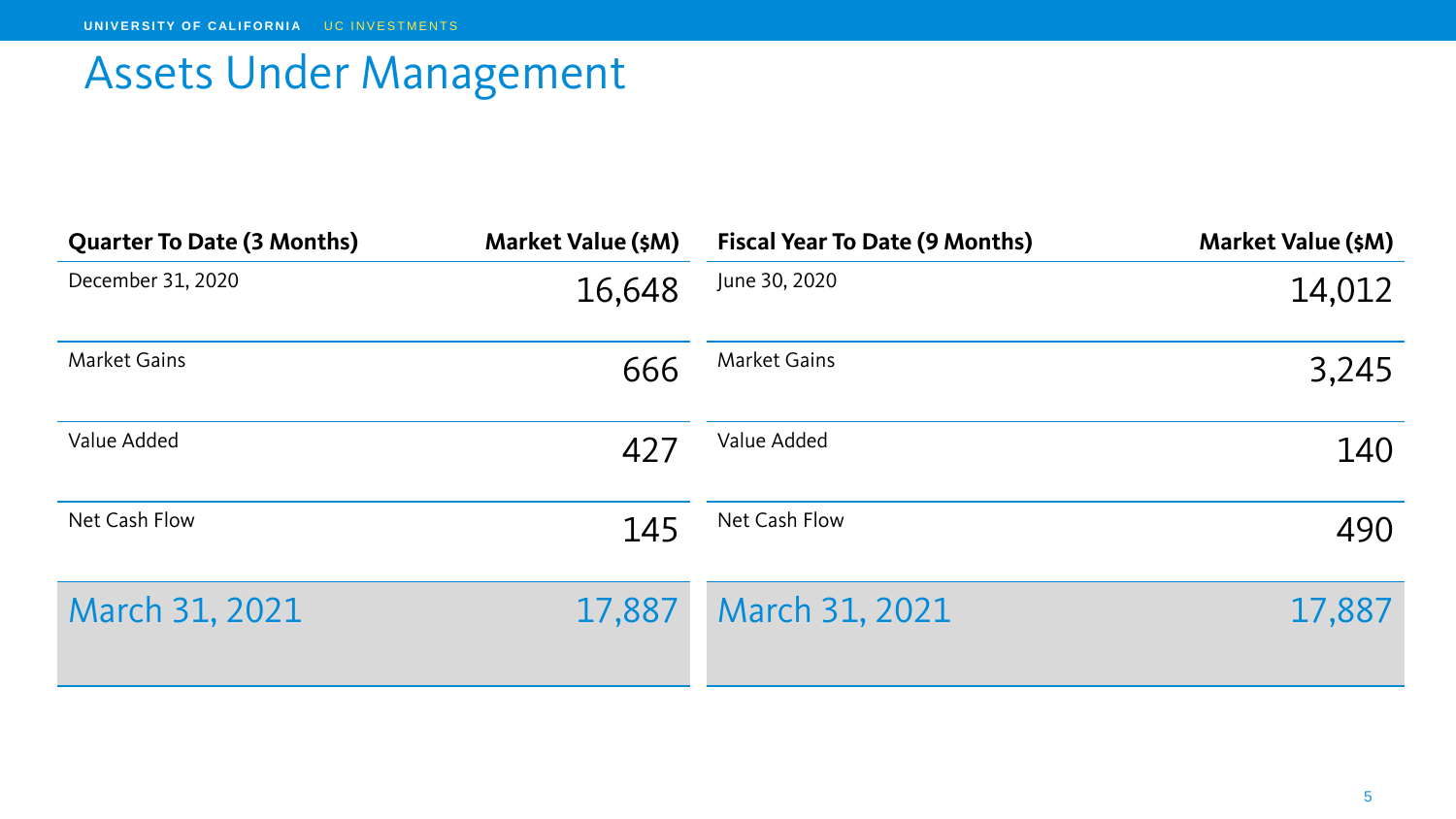# Endowment Asset Allocation

| <b>As of March 31, 2021</b> | <b>Market Value</b><br>\$M\$ | Weight<br>$(\%)$ | <b>Over/Underweight</b><br>to Interim Policy (%) | <b>Interim Policy</b><br>$(\%)$ | <b>Long-Term</b><br>Target (%) |
|-----------------------------|------------------------------|------------------|--------------------------------------------------|---------------------------------|--------------------------------|
| <b>Global Equity</b>        | 9,485                        | 53.0             | 4.5                                              | 48.5                            | 40                             |
| <b>Fixed Income</b>         | 576                          | 3.2              | (4.8)                                            | 8.0                             | 8                              |
| <b>Illiquid</b>             | 7,598                        | 42.5             | 1.0                                              | 41.5                            | 50                             |
| Private Equity              | 3,243                        | 18.1             | 2.6                                              | 15.5                            | 24                             |
| Absolute Return             | 2,554                        | 14.3             | 4.3                                              | 10.0                            | 10                             |
| <b>Real Estate</b>          | 961                          | 5.4              | (2.6)                                            | 8.0                             | 8                              |
| <b>Real Assets</b>          | 515                          | 2.9              | (1.1)                                            | 4.0                             | $\overline{4}$                 |
| Private Credit              | 324                          | 1.8              | (2.2)                                            | 4.0                             | $\overline{4}$                 |
| Cash                        | 228                          | 1.3              | (0.7)                                            | 2.0                             | $\overline{2}$                 |
| <b>Total</b>                | \$17,887M                    | 100%             |                                                  | 100%                            | 100%                           |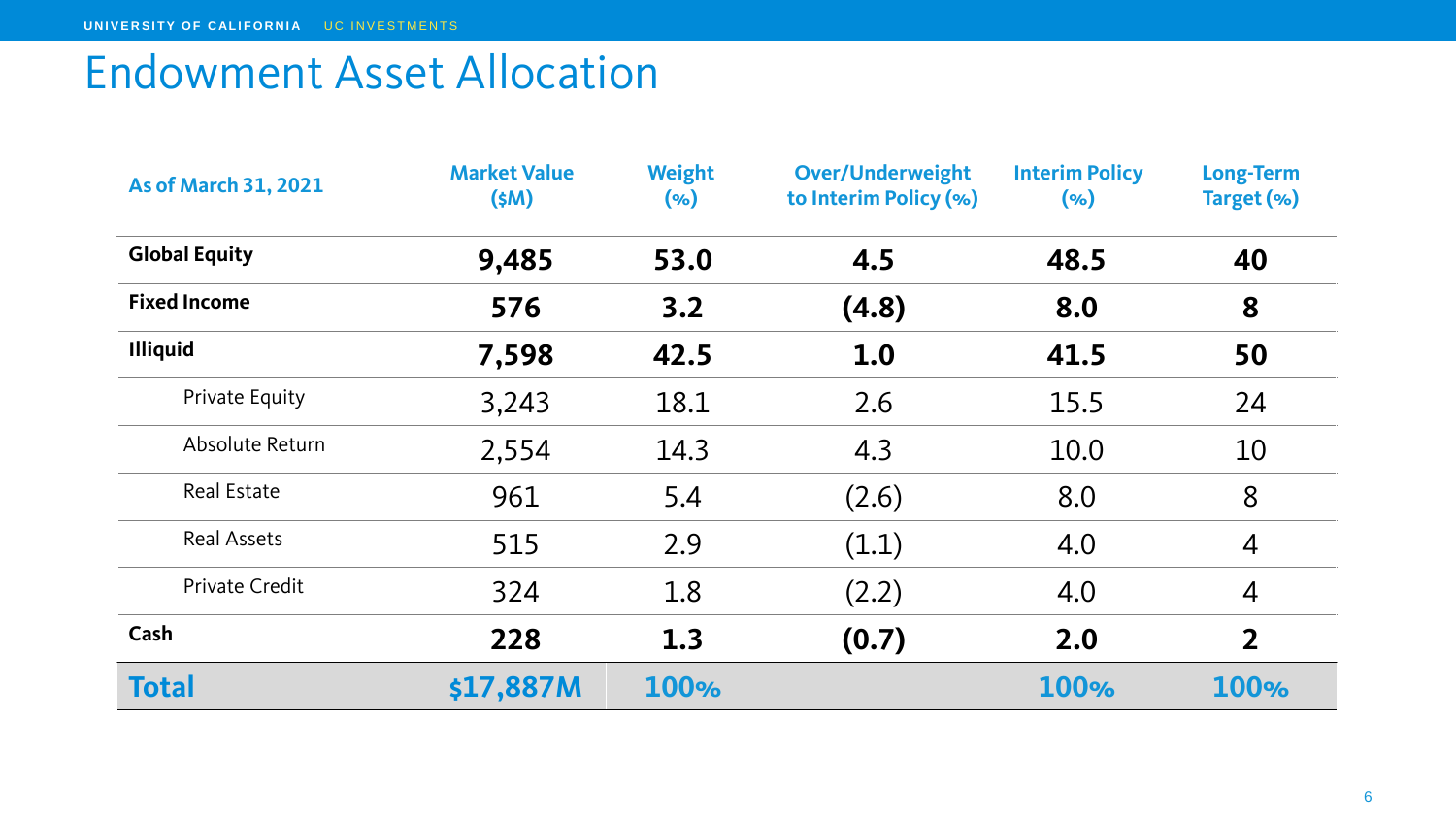## Where Will Equities Go?

- US Equities (S&P 500) - Global Equities (MSCI ACWI)

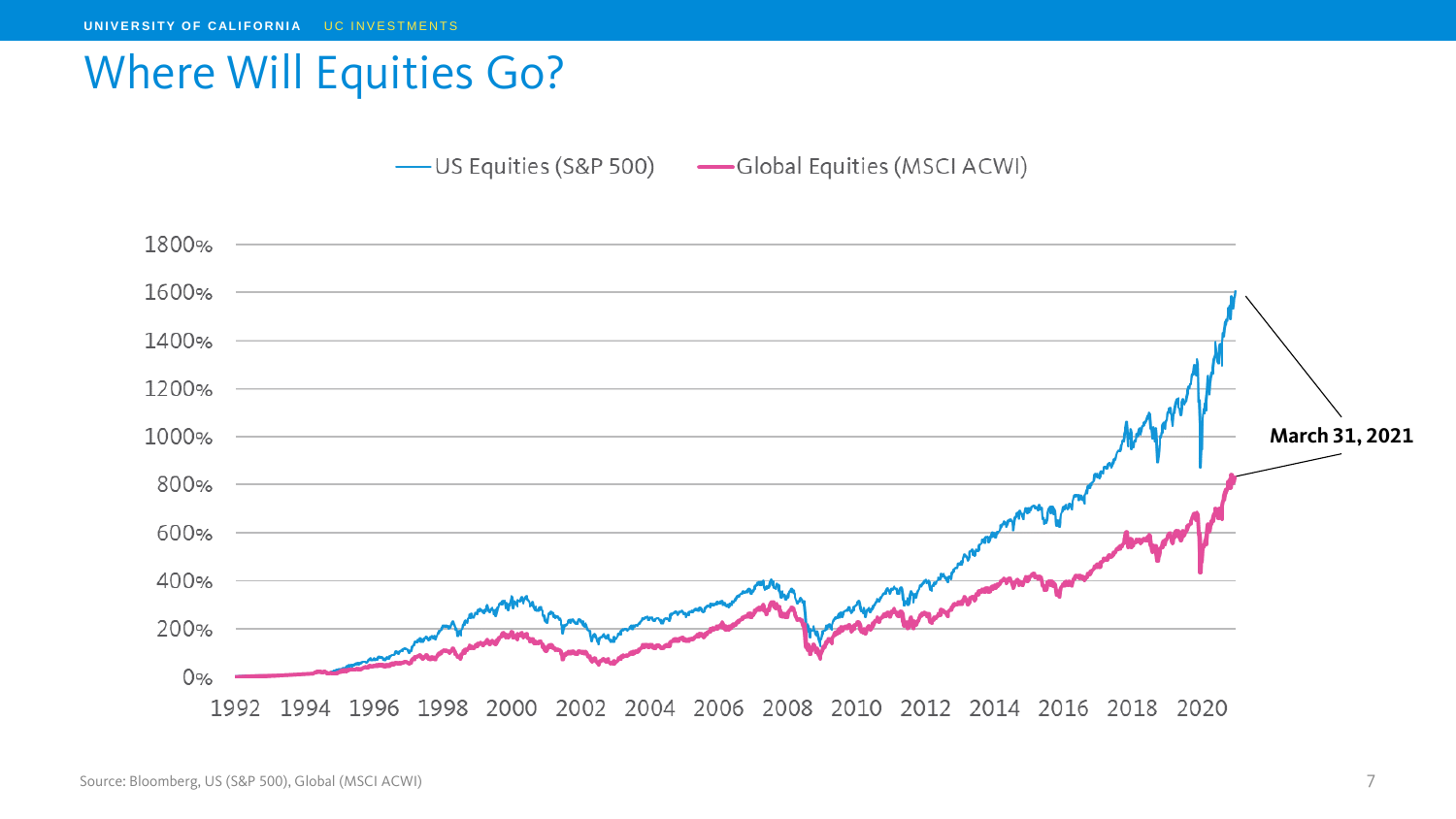# Lower Rates for Longer



Source: Bloomberg, Federal Funds Rate, 10 Year Treasury, 2 Year Treasury 68 and the state of the state of the S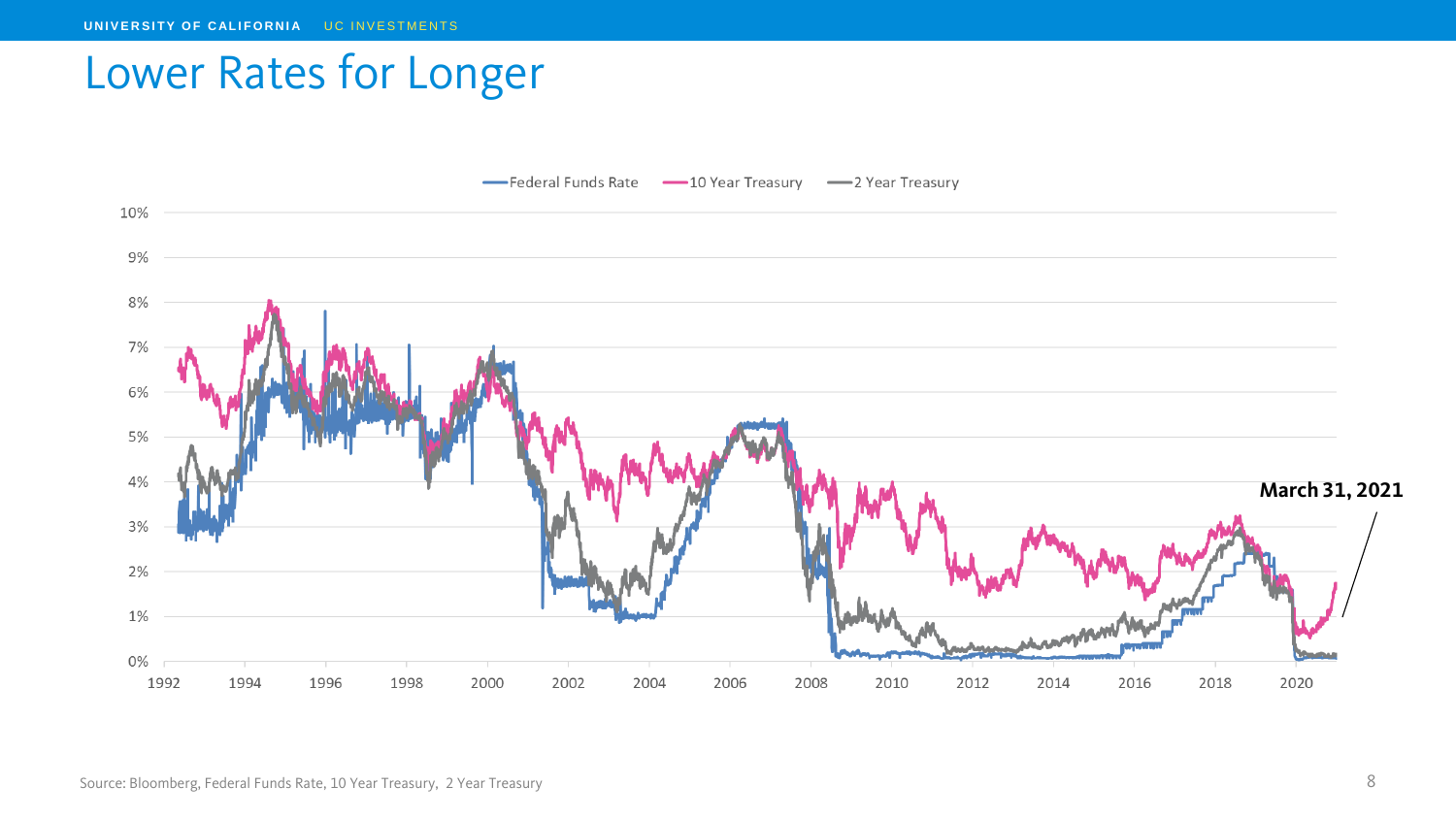# Endowment Performance

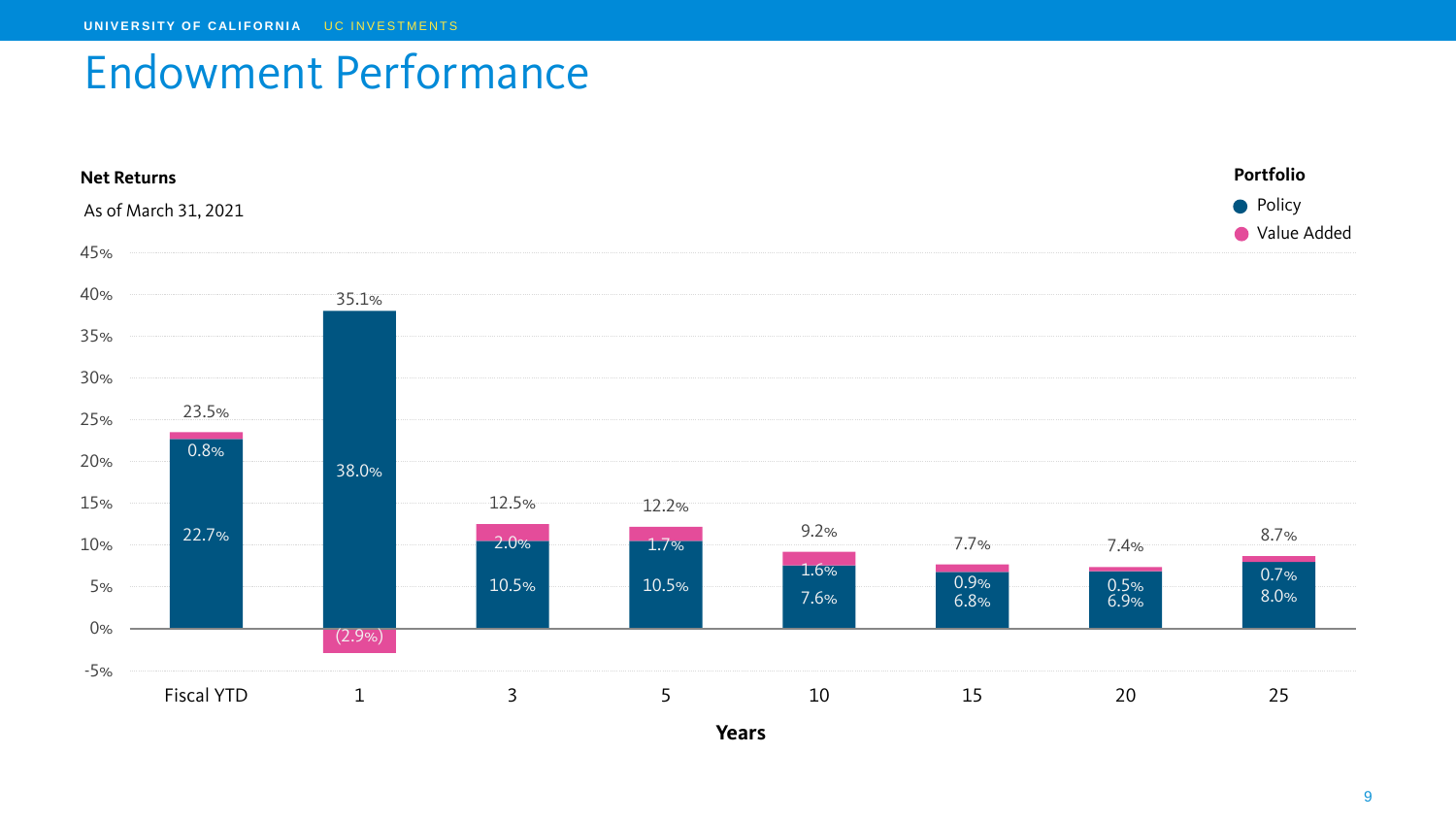# Endowment Performance

| <b>As of March 31, 2021</b> | <b>Market Value</b> | OTD             | <b>Fiscal YTD</b> | <b>Annualized Returns</b> |        |        |               |         | 25 Year |
|-----------------------------|---------------------|-----------------|-------------------|---------------------------|--------|--------|---------------|---------|---------|
| <b>Net Returns (%)</b>      | \$M\$               | <b>3 Months</b> | 9 Months          | 1 Year                    | 3 Year | 5 Year | 10 Year       | 20 Year |         |
| <b>UC Endowment</b>         | 17,887              | 6.5             | 23.5              | 35.1                      | 12.5   | 12.2   | 9.2           | 7.4     | 8.7     |
| Policy Benchmark*           |                     | 4.0             | 22.7              | 38.0                      | 10.5   | 10.5   | 7.6           | 6.9     | 8.0     |
| Value Added                 |                     | 2.5             | 0.8               | (2.9)                     | 2.0    |        | $1.6^{\circ}$ | 0.5     | 0.7     |

\*The UC Endowment Benchmark is a weighted average of investment policy targets.



#### **Fiscal YTD Contribution to Return**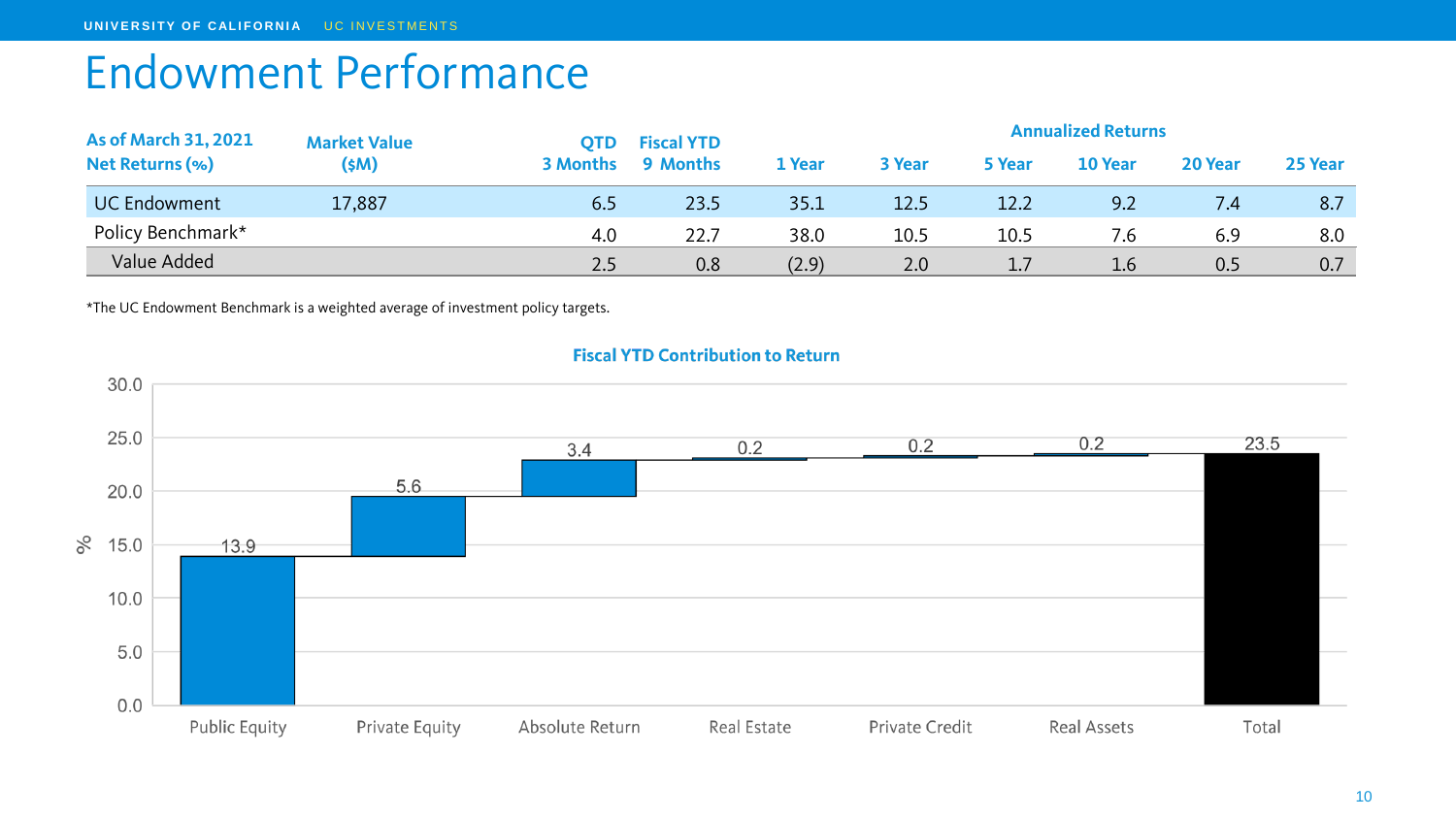## Endowment Attribution – Fiscal Year to Date

| <b>As of March 31, 2020</b> | <b>Portfolio</b><br><b>Return</b> | <b>Benchmark</b><br><b>Return</b> | <b>Allocation</b><br><b>Attribution</b> | <b>Selection</b><br><b>Attribution</b> | <b>Total</b><br><b>Attribution</b> |
|-----------------------------|-----------------------------------|-----------------------------------|-----------------------------------------|----------------------------------------|------------------------------------|
| <b>Public Equity</b>        | 31.8                              | 31.5                              | (0.3)                                   | 0.1                                    | (0.2)                              |
| <b>Fixed Income</b>         | (0.7)                             | 0.1                               | 1.2                                     | (0.1)                                  | 1.1                                |
| <b>Other Investments</b>    | 21.0                              | 18.4                              | (0.3)                                   | 0.4                                    | 0.1                                |
| <b>Private Equity</b>       | 34.0                              | 35.7                              | 0.1                                     | (0.2)                                  | (0.1)                              |
| Absolute Return             | 18.7                              | 15.2                              | (0.7)                                   | 0.5                                    | (0.2)                              |
| <b>Real Estate</b>          | 4.1                               | 1.5                               | 0.3                                     | 0.2                                    | 0.5                                |
| <b>Real Assets</b>          | 5.5                               | 5.5                               | (0.2)                                   | 0.0                                    | (0.2)                              |
| <b>Private Credit</b>       | 11.4                              | 11.5                              | 0.2                                     | 0.0                                    | 0.2                                |
| Cash                        | 0.6                               | 0.1                               | (0.2)                                   | 0.0                                    | (0.2)                              |
| <b>Total</b>                | 23.5                              | 22.7                              | 0.4                                     | 0.4                                    | 0.8                                |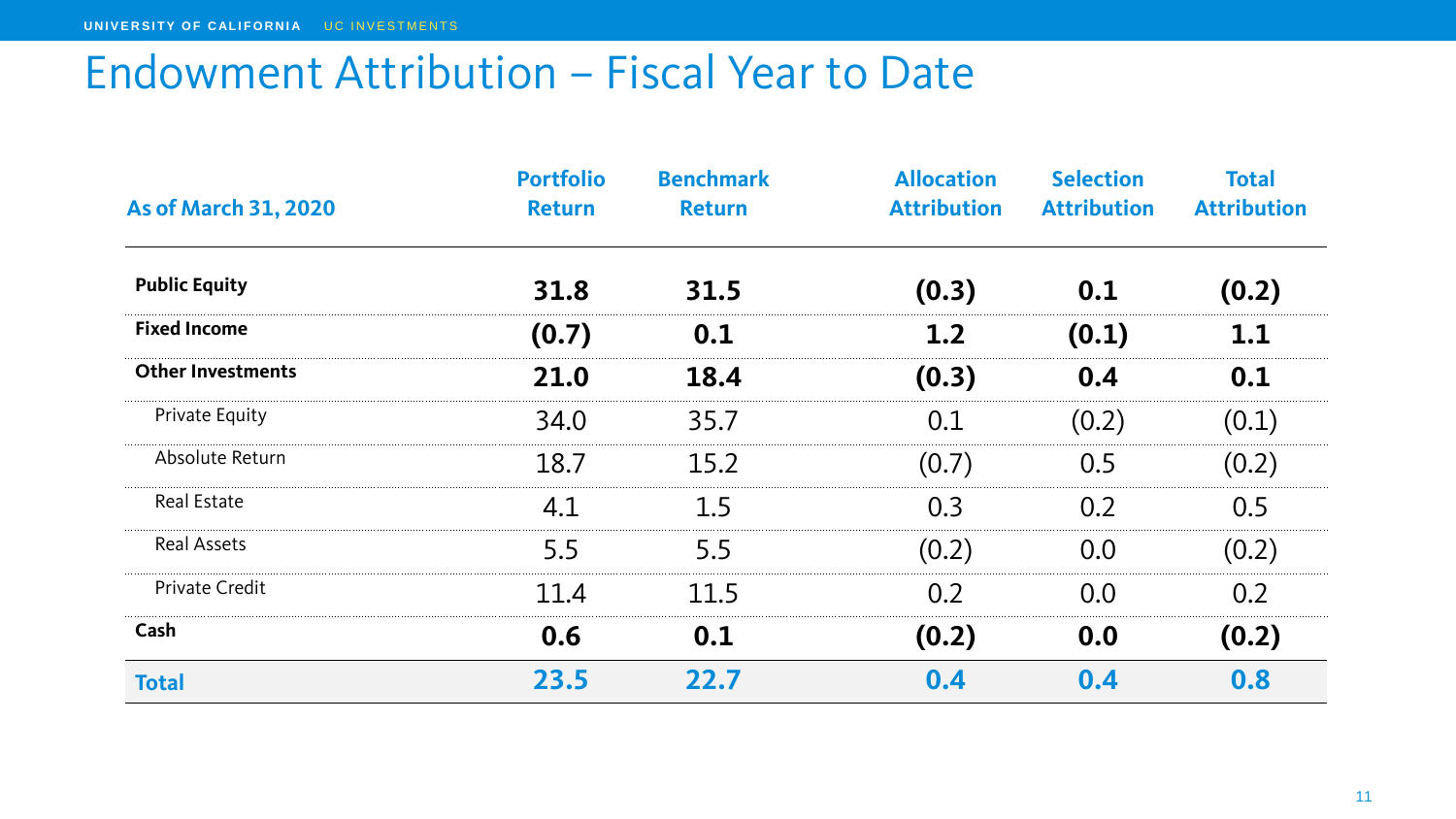# Endowment Policy Benchmark

| <b>Asset Class</b>             | <b>Policy Benchmark Component</b>                                                                                           | <b>Interim</b><br>Policy (%) | <b>Allowable Ranges</b><br>Min (% ) | $Max(\%)$ | <b>Long-Term</b><br>Target (%) | <b>Allowable Ranges</b><br>$Min(\%)$ | $(\%)$ Max  |
|--------------------------------|-----------------------------------------------------------------------------------------------------------------------------|------------------------------|-------------------------------------|-----------|--------------------------------|--------------------------------------|-------------|
| <b>Public Equity</b>           | MSCI All Country World Index (ACWI) Investable<br>Market Index (IMI) Tobacco and Fossil Fuel Free - Net<br><b>Dividends</b> | 48.5                         | 30.0                                | 50.0      | 40.0                           | <b>30.0</b>                          | 50.0        |
| <b>Fixed Income</b>            | Bloomberg Barclays 1-5 Year US Government/Credit Index                                                                      | 8.0                          | 5.0                                 | 15.0      | 8.0                            | 5.0                                  | <b>15.0</b> |
| <b>Total Other Investments</b> |                                                                                                                             |                              |                                     |           |                                |                                      |             |
| <b>Private Equity</b>          | Russell 3000 Index $+ 2.5$ %                                                                                                | 15.5                         | 10.0                                | 30.0      | 24.0                           | <b>10.0</b>                          | <b>30.0</b> |
| Absolute Return                | <b>HFRI Fund of Funds Composite</b>                                                                                         | 10.0                         | 5.0                                 | 15.0      | <b>10.0</b>                    | 5.0                                  | <b>15.0</b> |
| <b>Real Estate</b>             | <b>NCREIF ODCE Index</b>                                                                                                    | 8.0                          | 4.0                                 | 12.0      | 8.0                            | 4.0                                  | <b>12.0</b> |
| <b>Real Assets</b>             | <b>Actual Real Asset Portfolio Returns</b>                                                                                  | 4.0                          | 0.0                                 | 8.0       | 4.0                            | 0.0                                  | 8.0         |
| <b>Private Credit</b>          | 75% Credit Suisse Leveraged Loan Index / 25% Bank of<br>America Merrill Lynch U.S. High Yield BB-B Constrained + 1.5%       | 4.0                          | 0.0                                 | 6.0       | 4.0                            | 0.0                                  | 6.0         |
| Cash                           | Bank of America 3-Month US Treasury Bill Index                                                                              | 2.0                          | 1.0                                 | 5.0       | 2.0                            | 1.0                                  | 5.0         |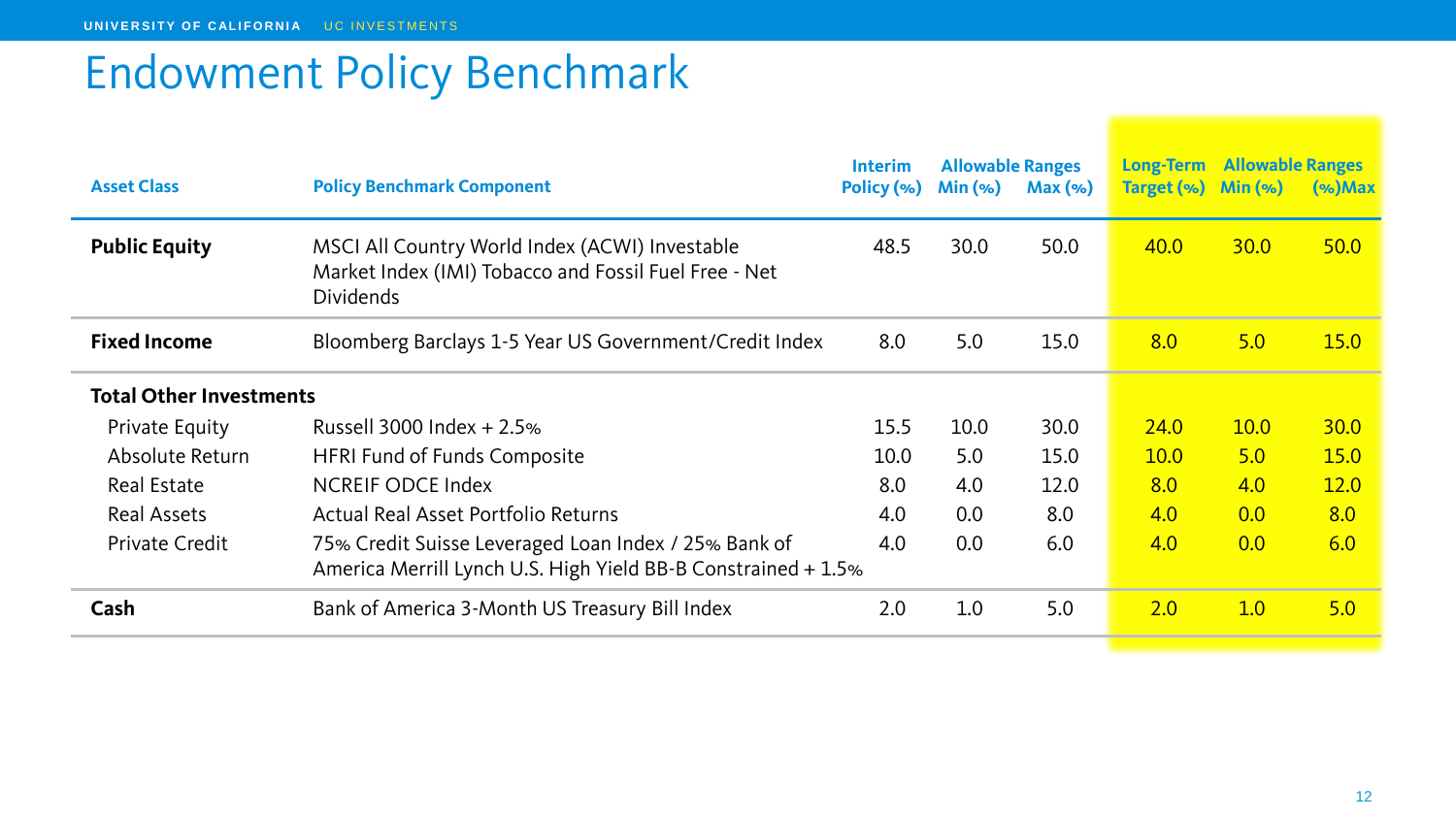# Public Equity

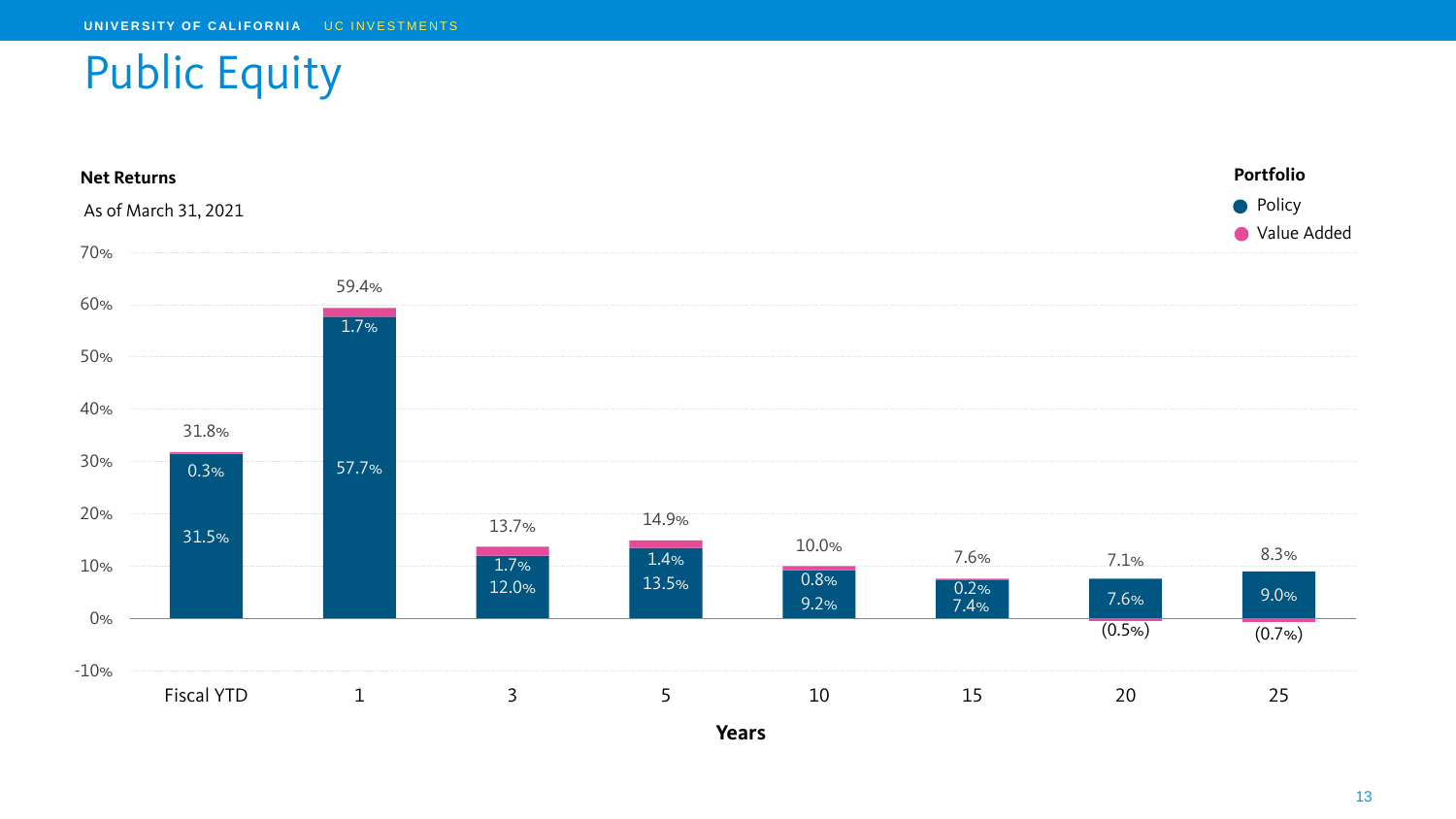# Public Equity

| <b>As of March 31, 2021</b> | <b>Market Value</b><br>\$M\$ | Weight<br>$(\%)$ | <b>OTD</b><br><b>3 Months</b> | <b>Fiscal YTD</b><br>9 Months | <b>Annualized Returns</b> |        |               |         |         |         |
|-----------------------------|------------------------------|------------------|-------------------------------|-------------------------------|---------------------------|--------|---------------|---------|---------|---------|
| <b>Net Returns (%)</b>      |                              |                  |                               |                               | 1 Year                    | 3 Year | <b>5 Year</b> | 10 Year | 20 Year | 25 Year |
| <b>Public Equity</b>        | 9,485                        | 100              | 4.6                           | 31.8                          | 59.4                      | 13.7   | 14.9          | 10.0    | 7.1     | 8.3     |
| Policy Benchmark*           |                              |                  | 4.7                           | 31.5                          | 57.7                      | 12.0   | 13.5          | 9.2     | 7.6     | 9.0     |
| Value Added                 |                              |                  | (0.1)                         | 0.3                           | 1.7                       | 1.7    | 1.4           | 0.8     | (0.5)   | (0.7)   |
| Active                      | 3,660                        | 39               | 3.6                           | 32.3                          | 61.4                      | 14.3   | 15.8          | 13.7    | $\sim$  | $\sim$  |
| Passive                     | 5,825                        | 61               | 5.1                           | 31.1                          | 57.6                      | 13.7   | 14.8          | 9.2     | 9.4     | $\sim$  |

\* From July 1, 2020 the public equity benchmark is the MSCI ACWI IMI Tobacco and Fossil Fuel Free Index. From July 1, 2017 to June 30, 2020 the total public equity benchmark the MSCI ACWI IMI Tobacco Free Index.

Prior to July 1, 2017, the total public equity benchmark was an aggregate of benchmarks for underlying equity portfolios.

| <b>Active Managers</b>                     | # of funds            | Weight |
|--------------------------------------------|-----------------------|--------|
| <b>Global Generalist</b>                   | 3                     | 13.6%  |
| <b>USA</b>                                 | 1                     | 5.1%   |
| Developed Non-USA                          | $\overline{2}$        | 8.2%   |
| <b>Global Sector Specialist</b>            | 1                     | 1.3%   |
| <b>Emerging Markets</b>                    | 3                     | 10.4%  |
|                                            | 10                    | 38.6%  |
| <b>Passive Index Exposure</b>              | <b>Strategy</b>       | Weight |
| S&P 500 Tobacco and Fossil Fuel Free       | <b>US Passive</b>     | 20.7%  |
| MSCI ACWI IMI Tobacco and Fossil Fuel Free | <b>Global Passive</b> | 40.5%  |



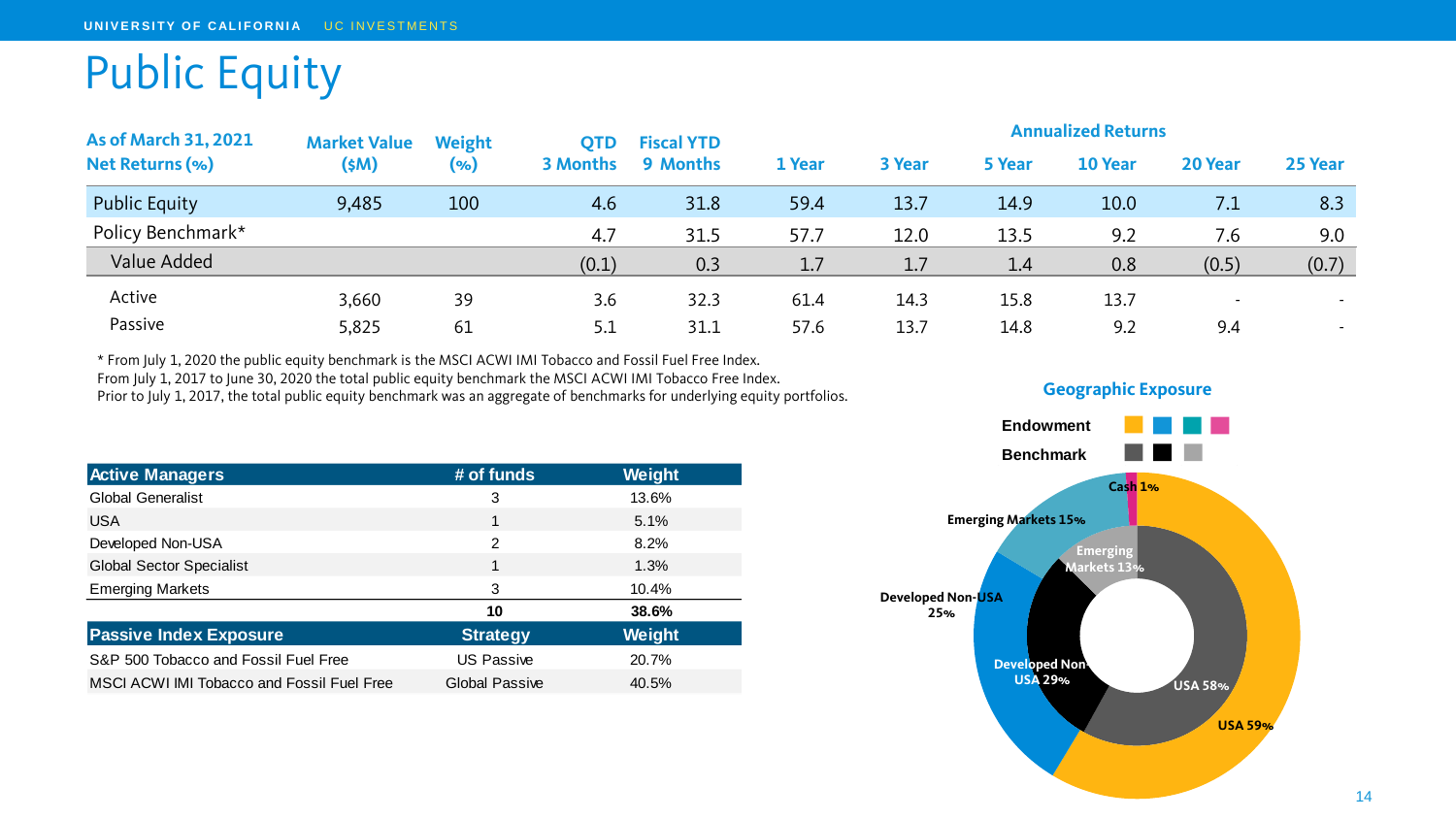# Public Equity

#### **Attribution:**

GEP outperformance FYTD 2020/21 driven by positive alpha from manager stock selection, as well as overweights to India, and underweights to Japan and Consumer Staples.

| <b>Top 3 Absolute Performers FYTD</b>    | <b>FYTD return</b> | Weight |
|------------------------------------------|--------------------|--------|
| 1. Emerging Markets Manager              | 40.5%              | 5.5%   |
| 2. Emerging Markets Manager              | 40.0%              | 3.7%   |
| 3. Global Generalist Manager             | 38.4%              | 4.6%   |
| <b>Bottom 3 Absolute Performers FYTD</b> | <b>FYTD return</b> | Weight |
| 1. Emerging Markets Manager*             | $-18.2%$           | 0.9%   |
| 2. Global Sector Specialist              | 2.8%               | 1.3%   |
| 3. Developed Non-US Manager              | 23.3%              | 4.6%   |
| GEP Benchmark (MSCI ACWI IMI TF/FF)      | 31.5%              |        |

\*Manager Inception Jan 2021

| <b>Geographic Exposures</b>   | <b>Portfolio</b> | <b>Benchmark</b> |
|-------------------------------|------------------|------------------|
| US Equity                     | 58.7%            | 58.1%            |
| Developed Non-US Equity       | 25.0%            | 29.4%            |
| <b>Emerging Market Equity</b> | 15.3%            | 12.6%            |
| Cash                          | 1.1%             | 0.0%             |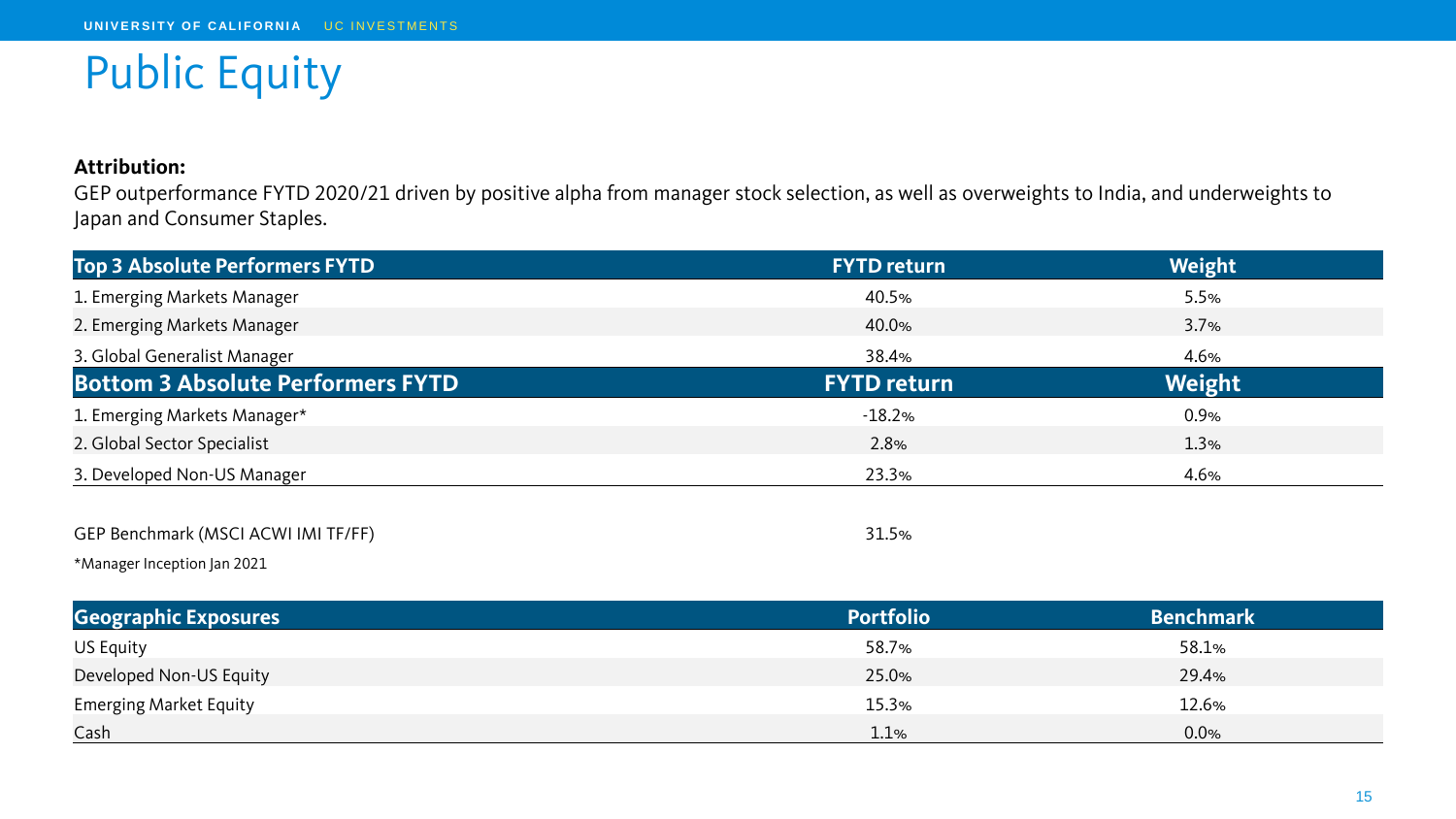### Fixed Income



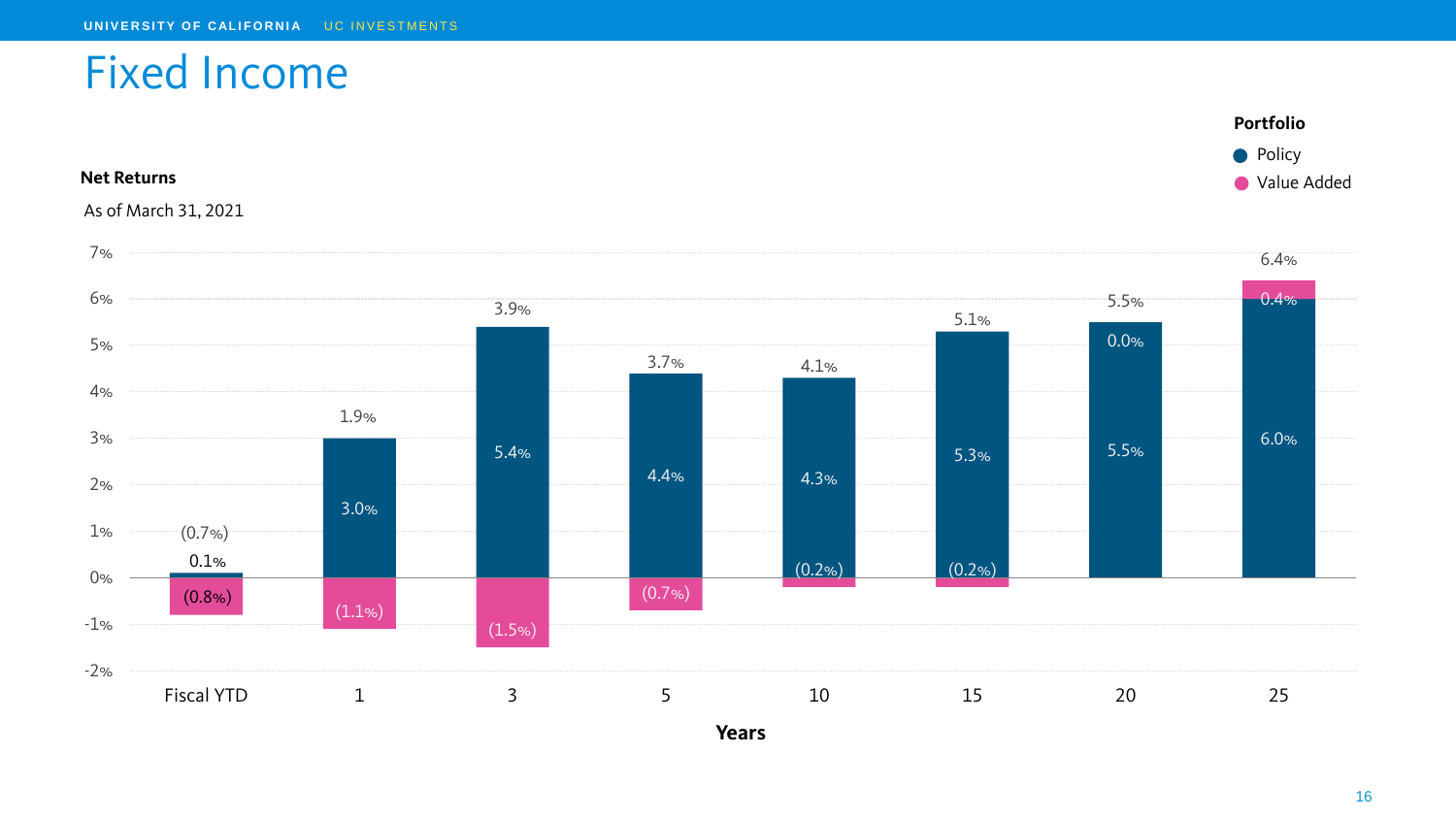# Fixed Income

| <b>As of March 31, 2021</b> | <b>Market Value</b> | Weight | OTD             | <b>Fiscal YTD</b> |        | <b>Annualized Returns</b> |        |         |         |         |  |
|-----------------------------|---------------------|--------|-----------------|-------------------|--------|---------------------------|--------|---------|---------|---------|--|
| <b>Net Returns (%)</b>      | (SM)                | (9)    | <b>3 Months</b> | 9 Months          | 1 Year | 3 Year                    | 5 Year | 10 Year | 20 Year | 25 Year |  |
| Fixed Income                | 576                 | 100    | (1.4)           | (0.7)             | 1.9    | 3.9                       | 3.7    | 4.1     | 5.5     | 6.4     |  |
| Policy Benchmark*           |                     |        | (0.6)           | 0.1               | 3.0    | 5.4                       | 4.4    | 4.3     | 5.5     | 6.0     |  |
| Value Added                 |                     |        | (0.8)           | (0.8)             | (1.1)  | (1.5)                     | (0.7)  | (0.2)   | (0.0)   | 0.4     |  |

\* From July 1, 2020, the benchmark is the Bloomberg Barclays 1-5 Year US Government/Credit Index.

From July 1, 2017 to June 30, 2020, the benchmark is the Barclay's US Aggregate Bond Index.

Policy benchmark for Liquidity (Income) prior to July 1, 2017 was a weighted average composite of the historical policy benchmarks and targets.

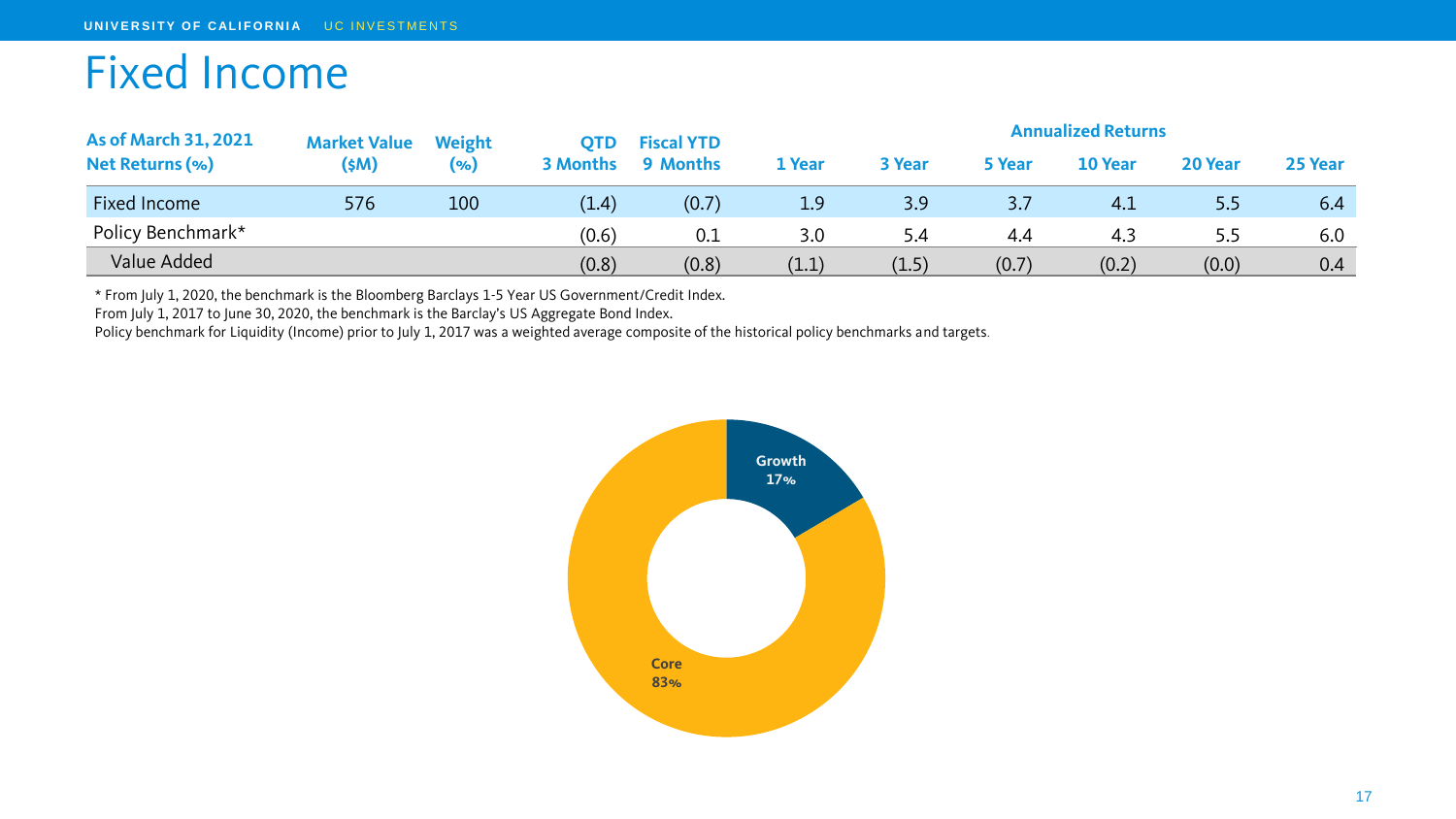# Private Equity

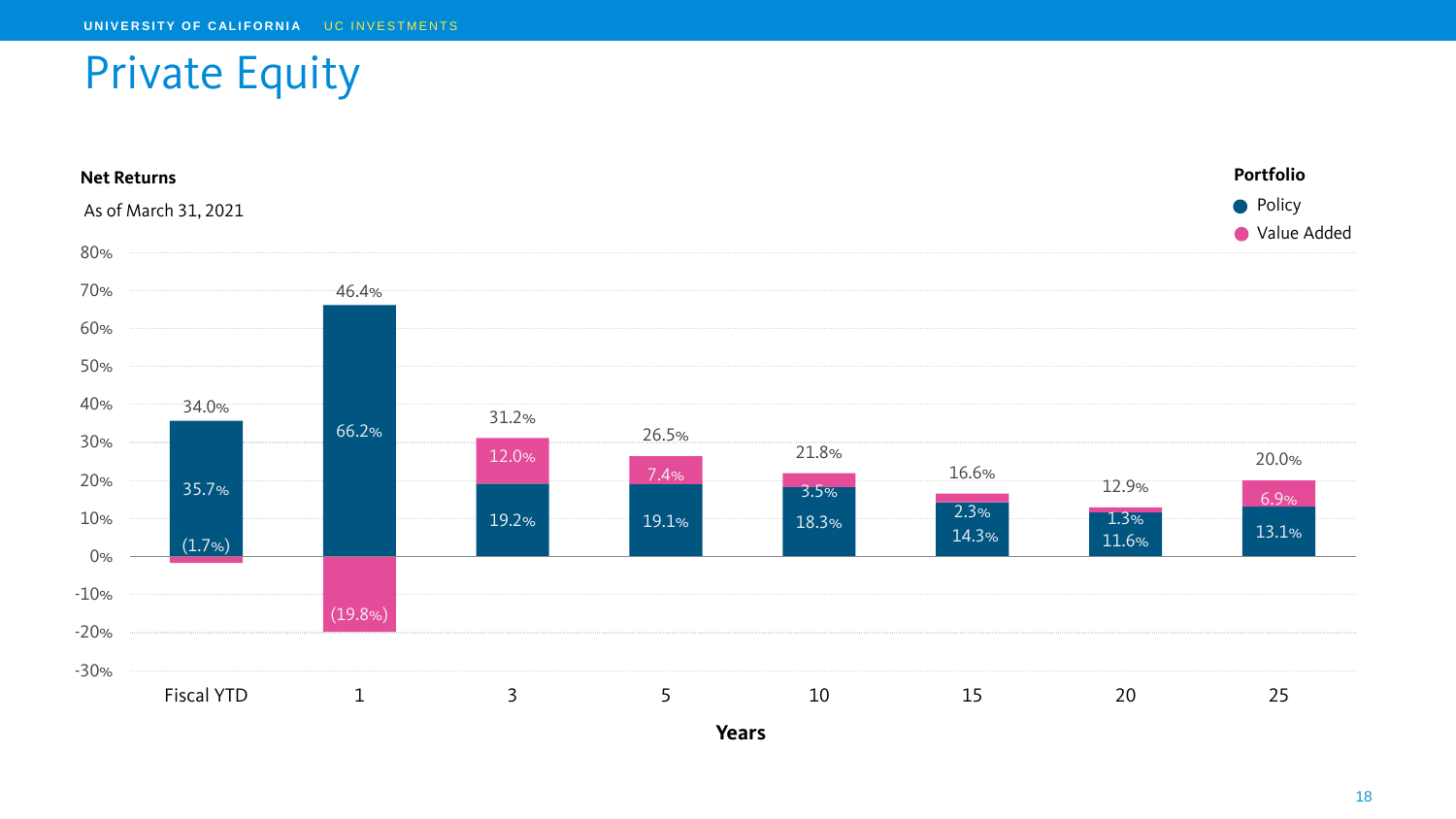# Private Equity

| <b>As of March 31, 2021</b> | <b>Market Value</b> | Weight | <b>QTD</b><br><b>3 Months</b> | <b>Fiscal YTD</b> | <b>Annualized Returns</b> |        |        |         |                |                |  |
|-----------------------------|---------------------|--------|-------------------------------|-------------------|---------------------------|--------|--------|---------|----------------|----------------|--|
| <b>Net Returns (%)</b>      | \$M\$)              | $(\%)$ |                               | <b>9 Months</b>   | 1 Year                    | 3 Year | 5 Year | 10 Year | 20 Year        | 25 Year        |  |
| <b>Private Equity</b>       | 3,243               | 100    | 20.4                          | 34.0              | 46.4                      | 31.2   | 26.5   | 21.8    | 12.9           | 20.0           |  |
| Policy Benchmark*           |                     |        | 7.0                           | 35.7              | 66.2                      | 19.2   | 19.1   | 18.3    | 11.6           | 13.1           |  |
| Value Added                 |                     |        | 13.4                          | (1.7)             | (19.8)                    | 12.0   | 7.4    | 3.5     | 1.3            | 6.9            |  |
| Venture Capital             | 839                 | 26     | 40.9                          | 55.0              | 78.3                      | 44.6   | 29.6   | 22.6    | 0.2            | (0.2)          |  |
| Buyout                      | 835                 | 26     | 11.1                          | 29.0              | 31.5                      | 19.1   | 23.2   | 17.8    |                | $\sim$         |  |
| Growth                      | 815                 | 25     | 20.4                          | 40.9              | 48.5                      | 31.5   | 18.4   | 15.2    |                | $\blacksquare$ |  |
| Co-Invest                   | 723                 | 22     | 12.3                          | 16.8              | 33.9                      | 31.9   | 29.1   | 29.5    | $\blacksquare$ | $\sim$         |  |
| Opportunistic               | 29                  |        | 15.8                          | 14.2              | 20.4                      | 18.7   | 10.8   | 16.4    |                |                |  |

\* As of July 1, 2020, the Private Equity policy benchmark is the Russell 3000 Index +2.5%.

From July 1, 2019 to June 30, 2020, the Private Equity policy benchmark is the Russell 3000 Index +2.0%.

From July 1, 2017 to June 30, 2019, the Private Equity policy benchmark is the Russell 3000 Index +1.5%.

From March 2005 to June 2017, the Private Equity benchmark was the actual private equity return.

From January 2001 to February 2005, the Private Equity benchmark was Russell 3000 Index + 3% lagged one quarter. Prior to that, it was the S&P 500 Index + 5% lagged by a quarter.

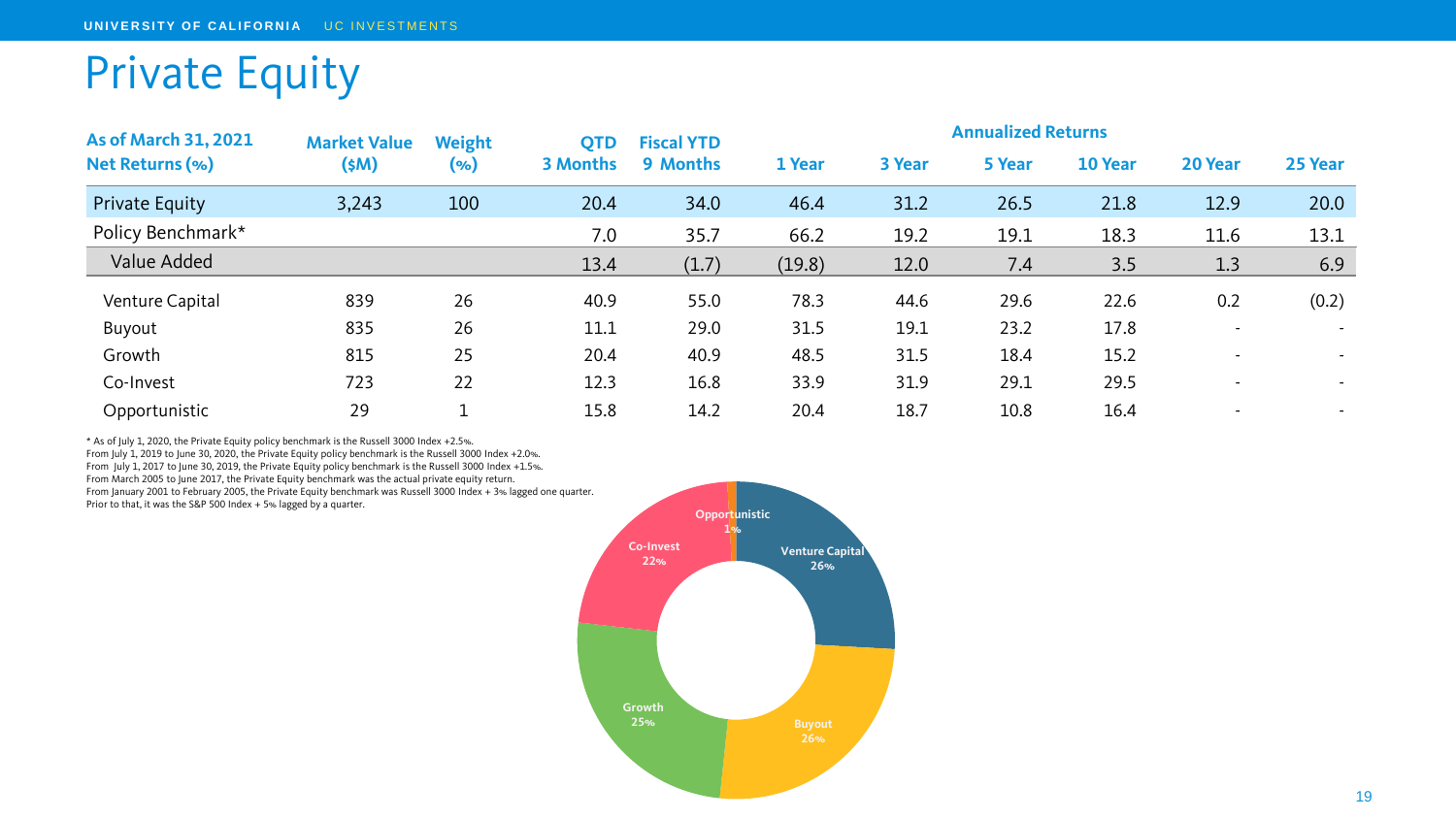# Absolute Return

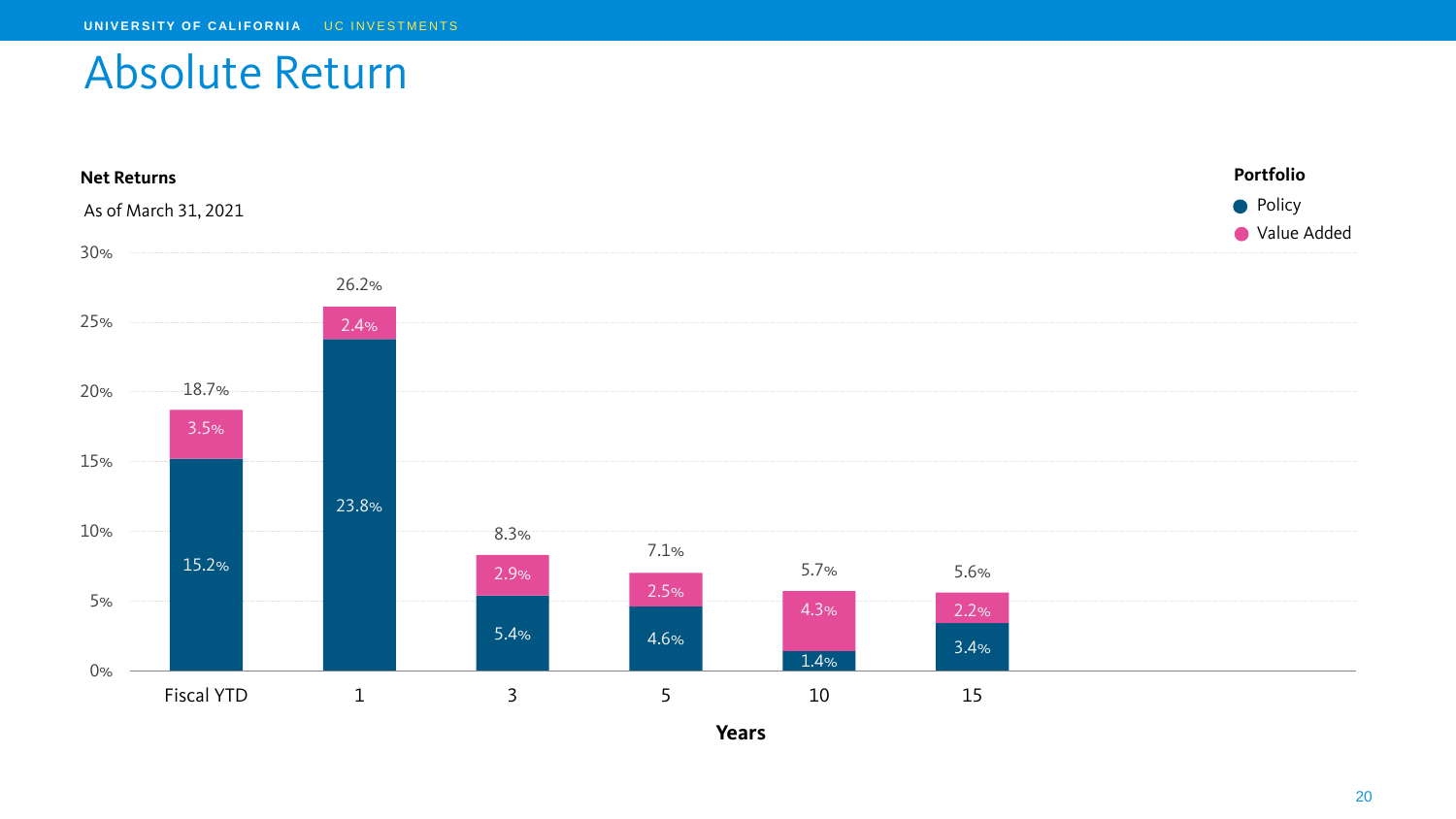# Absolute Return

| <b>As of March 31, 2021</b> | <b>Market Value</b><br>\$M\$ | Weight         | <b>QTD</b>      | <b>Fiscal YTD</b> | <b>Annualized Returns</b> |        |        |                          |                          |
|-----------------------------|------------------------------|----------------|-----------------|-------------------|---------------------------|--------|--------|--------------------------|--------------------------|
| Net Returns (%)             |                              | $(\%)$         | <b>3 Months</b> | 9 Months          | 1 Year                    | 3 Year | 5 Year | 10 Year                  | 15 Year                  |
| Absolute Return             | 2,554                        | 100            | 4.6             | 18.7              | 26.2                      | 8.3    | 7.1    | 5.7                      | 5.6                      |
| Policy Benchmark*           |                              |                | 1.9             | 15.2              | 23.8                      | 5.4    | 4.6    | 1.4                      | 3.4                      |
| Value Added                 |                              |                | 2.7             | 3.5               | 2.4                       | 2.9    | 2.5    | 4.3                      | 2.2                      |
| Direct Lending              | 660                          | 26             | 5.3             | 16.9              | 21.6                      | 9.3    |        | $\overline{\phantom{a}}$ |                          |
| Event Driven                | 603                          | 24             | 8.1             | 27.9              | 52.0                      | 15.5   | 14.3   | 8.5                      | 7.4                      |
| Credit - Multi-Strategy     | 425                          | 17             | 4.6             | 19.4              | 25.0                      | 0.1    | 4.7    | $\blacksquare$           |                          |
| <b>Relative Value</b>       | 407                          | 16             | 4.0             | 9.1               | 10.5                      | 7.5    | 8.4    | 6.5                      | 6.9                      |
| Global Macro                | 253                          | 10             | $\sim$          | 14.9              | 26.6                      | 5.4    | 1.3    | 2.2                      | $\overline{\phantom{a}}$ |
| <b>GP Equity</b>            | 105                          | $\overline{4}$ | 0.2             | 82.9              | 90.6                      | 155.6  |        | $\overline{\phantom{a}}$ |                          |
| Opportunistic               | 62                           | $\overline{2}$ | (2.4)           | (1.1)             | (19.6)                    | (0.1)  |        | $\blacksquare$           |                          |
| Fund of Funds               | 40                           | ᅩ              | (0.5)           | 6.7               | 0.3                       | 3.4    | 3.7    | 1.7                      | 0.5                      |

\* As of July 1, 2017, the benchmark is HFRI Fund of Funds Composite.

From March 1, 2016 to June 1, 2017, the benchmark was the HFRX Absolute Return.

From April 1, 2009 to February 1, 2016, the benchmark was 50% HFRX Absolute Return/50% HFRX Market Directional.

Prior to that, benchmark was 1 Month T-Bill+4.5%.



|           |                | <b>External Manager Credit Strategies Investment Strategy</b>                     | $NAV$ $(\xi M)$ |
|-----------|----------------|-----------------------------------------------------------------------------------|-----------------|
| Manager 1 | Direct Lending | Consumer and small business specialty finance lending.                            | \$183           |
| Manager 2 | Direct Lending | U.S. residential real estate credit lending.                                      | \$233           |
| Manager 3 | Direct Lending | U.S. upper middle market corporate direct lending.<br>Vehicle is publicly traded. | \$244           |
| Manager 4 | Multi-Strategy | Structured credit, asset backed and mortgage securities.                          | \$276           |
| Manager 5 | Multi-Strategy | Structured credit, asset backed and mortgage securities.                          | \$148           |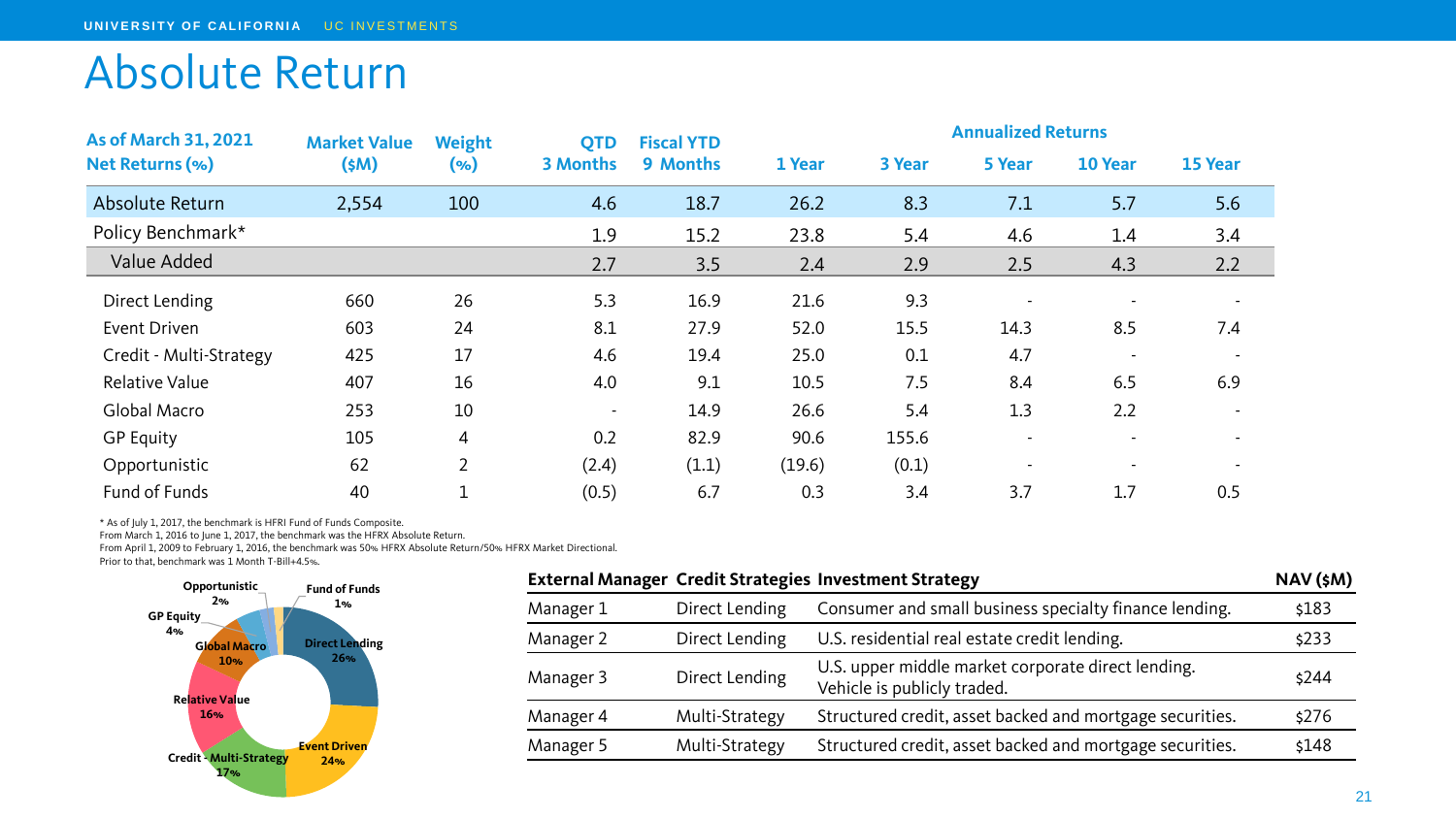## Real Estate

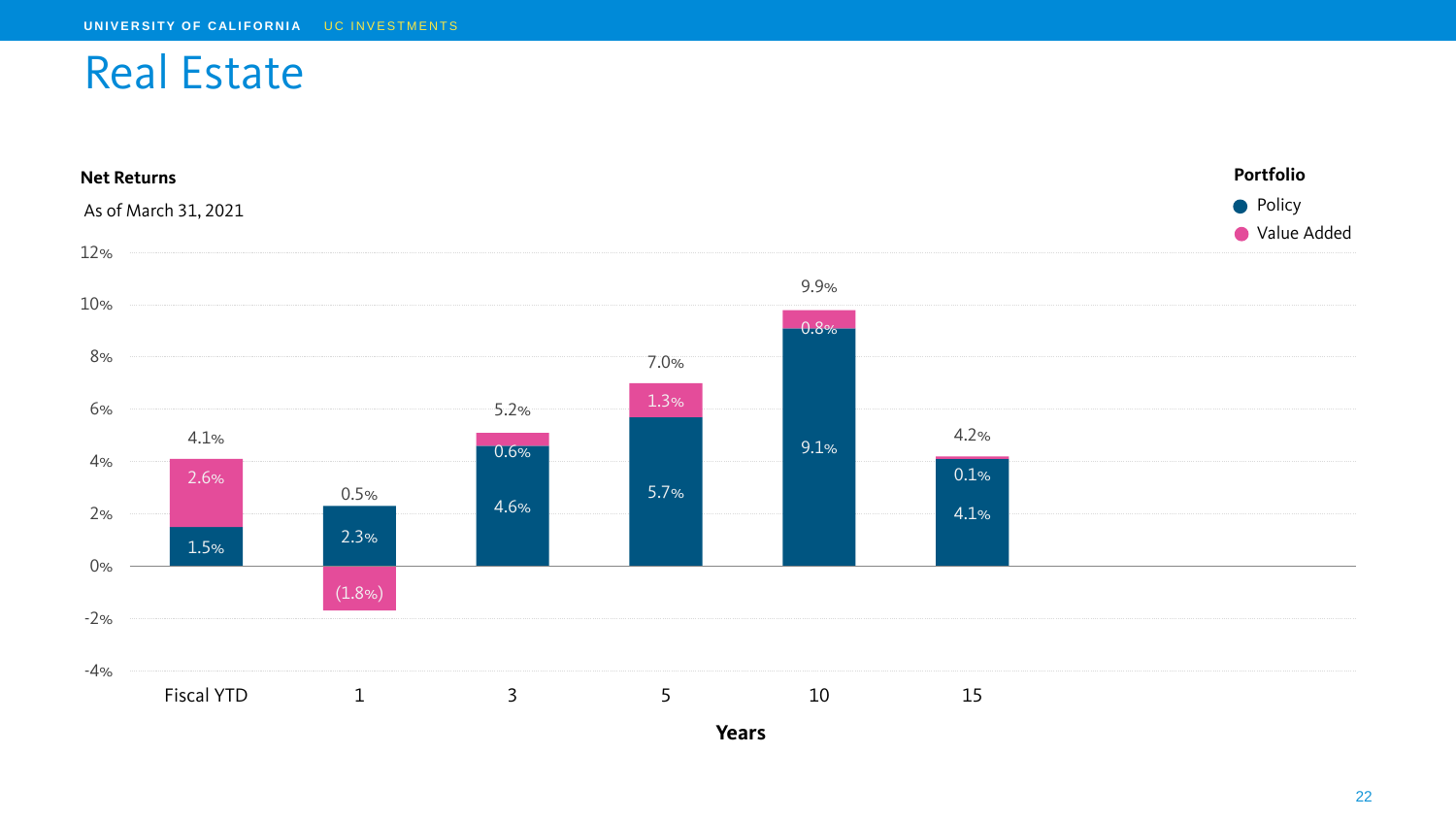# Real Estate

| <b>As of March 31, 2021</b><br>Net Returns (%) | <b>Market Value</b> | Weight<br>(%) | <b>QTD</b><br><b>3 Months</b> | <b>Fiscal YTD</b><br>9 Months | <b>Annualized Returns</b> |        |        |         |
|------------------------------------------------|---------------------|---------------|-------------------------------|-------------------------------|---------------------------|--------|--------|---------|
|                                                | (\$M)               |               |                               |                               | 1 Year                    | 3 Year | 5 Year | 10 Year |
| <b>Real Estate</b>                             | 961                 | 100           | 2.5                           | 4.1                           | 0.5                       | 5.2    | 7.0    | 9.9     |
| Policy Benchmark*                              |                     |               | 1.9                           | 1.5                           | 2.3                       | 4.6    | 5.7    | 9.1     |
| Value Added                                    |                     |               | 0.6                           | 2.6                           | (1.8)                     | 0.6    | 1.3    | 0.8     |
| Value Added                                    | 431                 | 45            | 1.6                           | 3.6                           | 0.5                       | 5.3    | 6.1    | 9.0     |
| Opportunistic                                  | 285                 | 30            | 5.7                           | 7.8                           | 0.4                       | 3.8    | 5.2    | 8.7     |
| Core                                           | 246                 | 25            | 0.7                           | 1.5                           | 2.1                       | 7.9    | 7.6    | 8.7     |

\* As of July 1, 2020, the Real Estate policy benchmark is the NCREIF ODCE Index (unlagged 3 months). From April 1, 2011 to June 30, 2020, the Real Estate policy benchmark was the NCREIF ODCE Index (lagged 3 months).

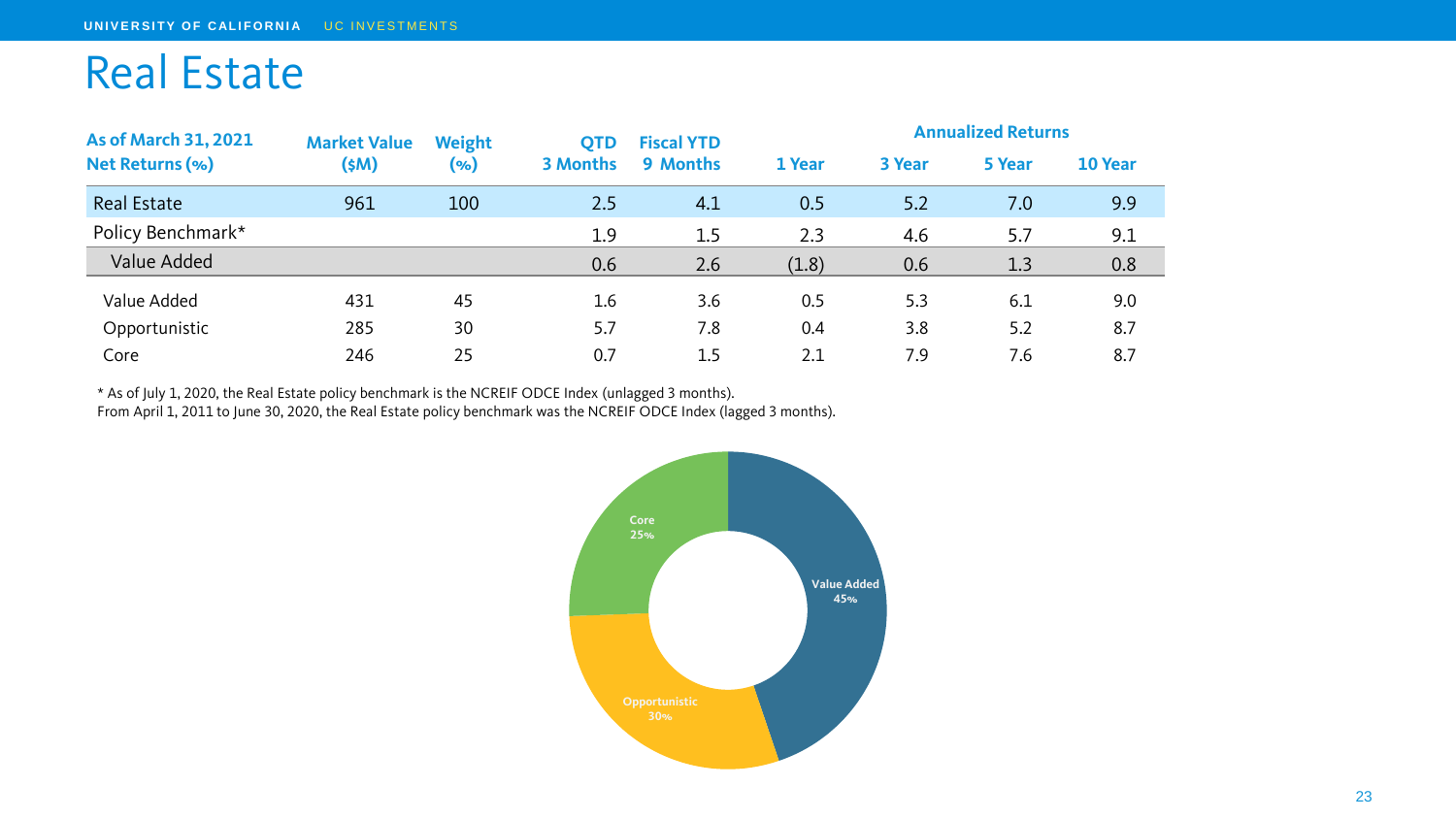## Real Assets

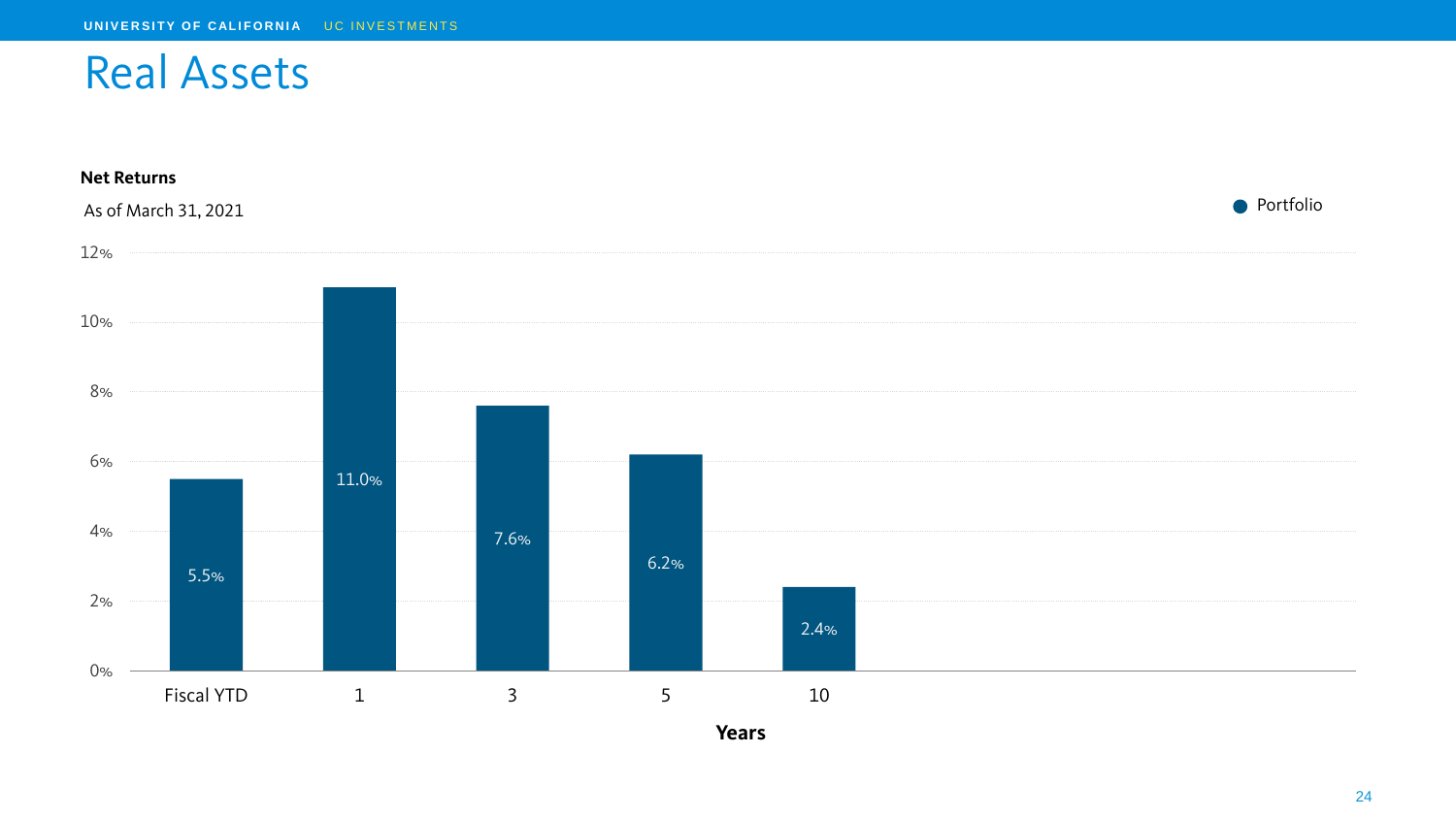# Real Assets

| <b>As of March 31, 2021</b> | <b>Market Value</b> | Weight | <b>OTD</b>      | <b>Fiscal YTD</b> | <b>Annualized Returns</b> |        |        |         |
|-----------------------------|---------------------|--------|-----------------|-------------------|---------------------------|--------|--------|---------|
| Net Returns (%)             | (\$M)               | (%)    | <b>3 Months</b> | 9 Months          | 1 Year                    | 3 Year | 5 Year | 10 Year |
| <b>Real Assets</b>          | 515                 | 100    | 4.4             | 5.5               | 11.0                      | 7.6    | 6.2    | 2.4     |
| Infrastructure              | 341                 | 66     | 6.6             | 7.3               | 13.6                      | 9.8    | 11.2   | 11.6    |
| <b>Natural Resources</b>    | 101                 | 20     | (1.8)           | (0.1)             | 6.6                       | 4.4    | 2.4    | (1.7)   |
| Diversifying Strategies     | 73                  | 14     | 3.6             | 5.8               | 7.4                       | 5.4    | 5.0    | $\sim$  |

\* Inception date for Real Assets is April 1, 2010.

The Real Assets policy benchmark is itself, the Real Assets portfolio.

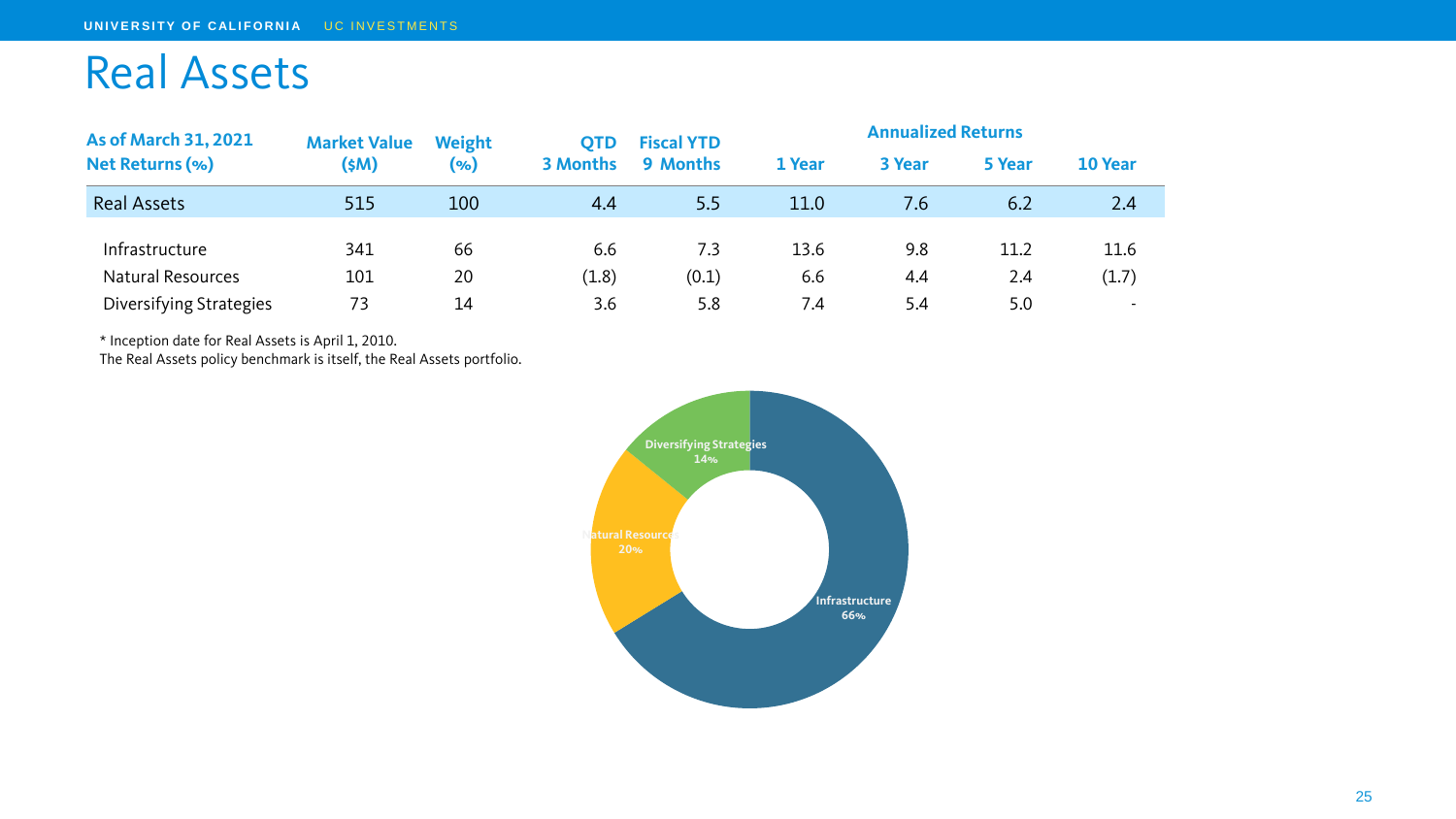# Private Credit

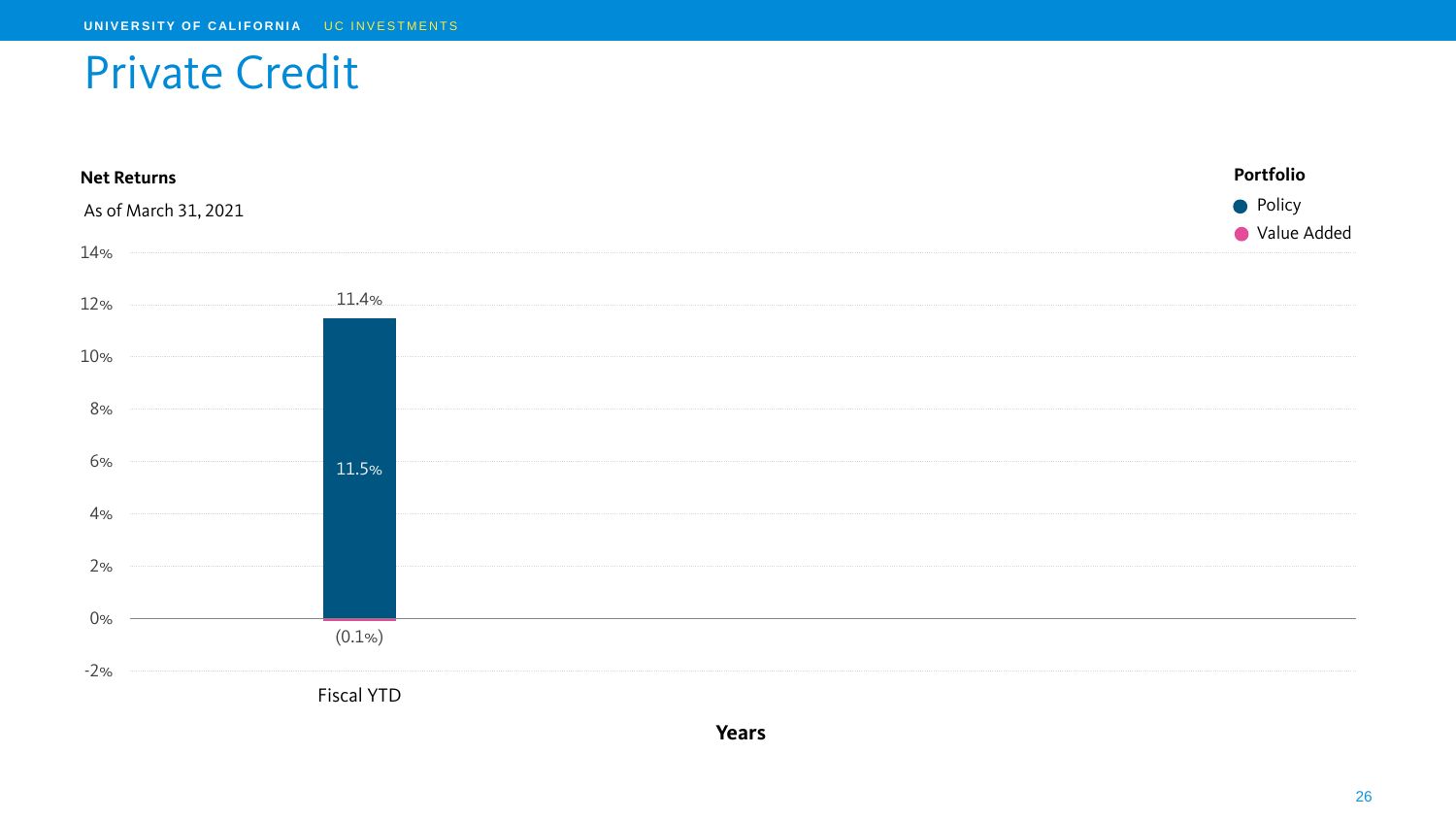# Private Credit

| <b>As of March 31, 2021</b><br>Net Returns (%) | <b>Market Value</b><br>(M) | Weight<br>(9) | <b>OTD</b> | <b>Fiscal YTD</b><br>3 Months 9 Months |
|------------------------------------------------|----------------------------|---------------|------------|----------------------------------------|
| <b>Private Credit</b>                          | 324                        | 100           | 4.0        | 11.4                                   |
| Policy Benchmark*                              |                            |               | 2.0        | 11.5                                   |
| Value Added                                    |                            |               | 2.0        | (0.1)                                  |

\* As of July 1, 2020, the Private Credit policy benchmark is 75% Credit Suisse Leveraged Loan Index / 25% Bank of America Merrill Lynch U.S. High Yield BB-B Constrained + 1.5%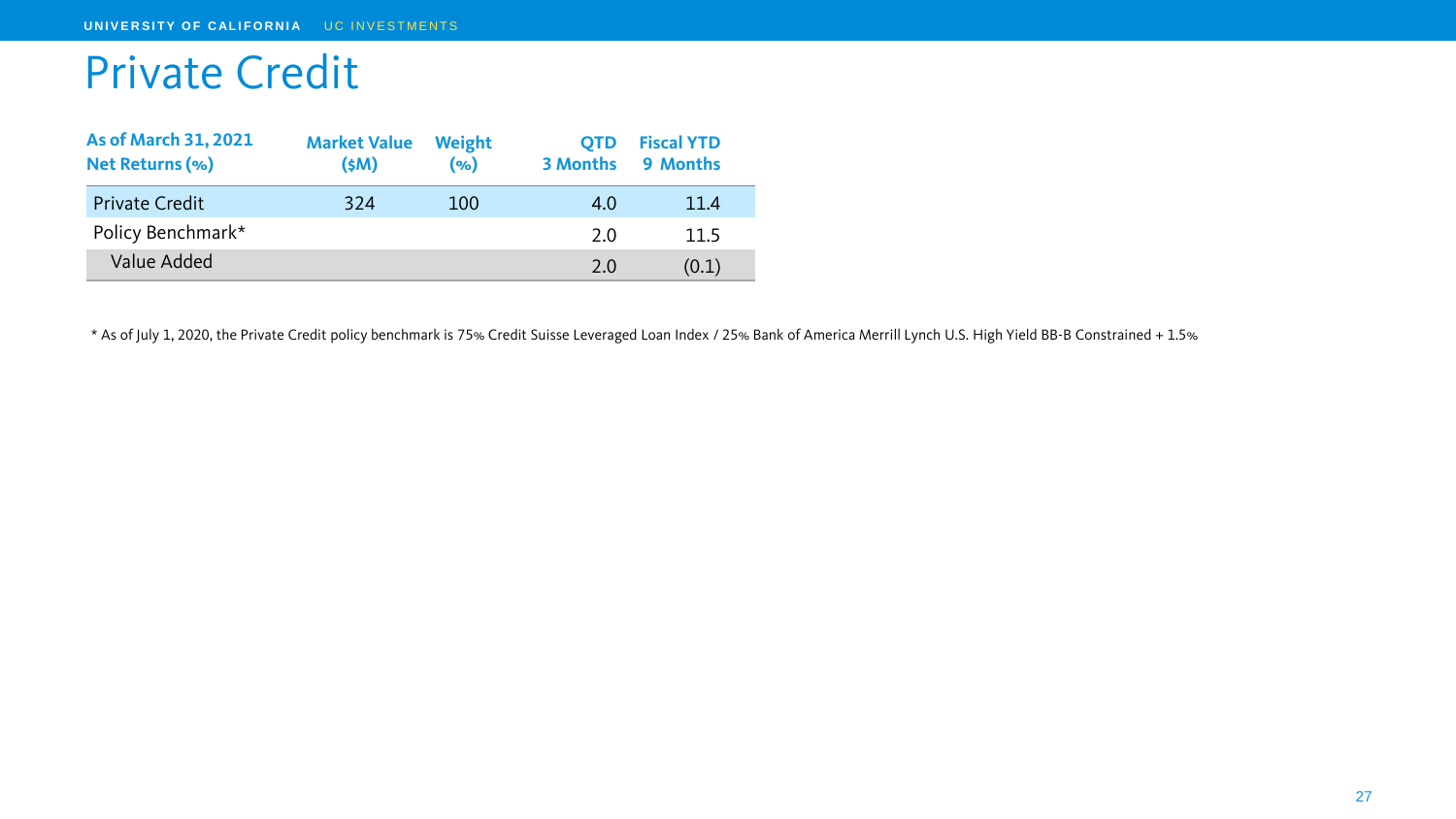# Cash

| <b>As of March 31, 2021</b><br>Net Returns (%) | <b>Market Value Weight</b><br>(M) | (9) |                          | <b>QTD</b> Fiscal YTD<br>3 Months 9 Months |
|------------------------------------------------|-----------------------------------|-----|--------------------------|--------------------------------------------|
| Cash                                           | 228                               | 100 | 0.1                      | 0.6                                        |
| Policy Benchmark*                              |                                   |     | $\overline{\phantom{0}}$ | 0.1                                        |
| Value Added                                    |                                   |     | 0.1                      | 0.5                                        |

\* As of July 1, 2020, the Cash policy benchmark is the Bank of America 3-Month US Treasury Bill Index. Table showing cash returns since establishment of the formal policy benchmark.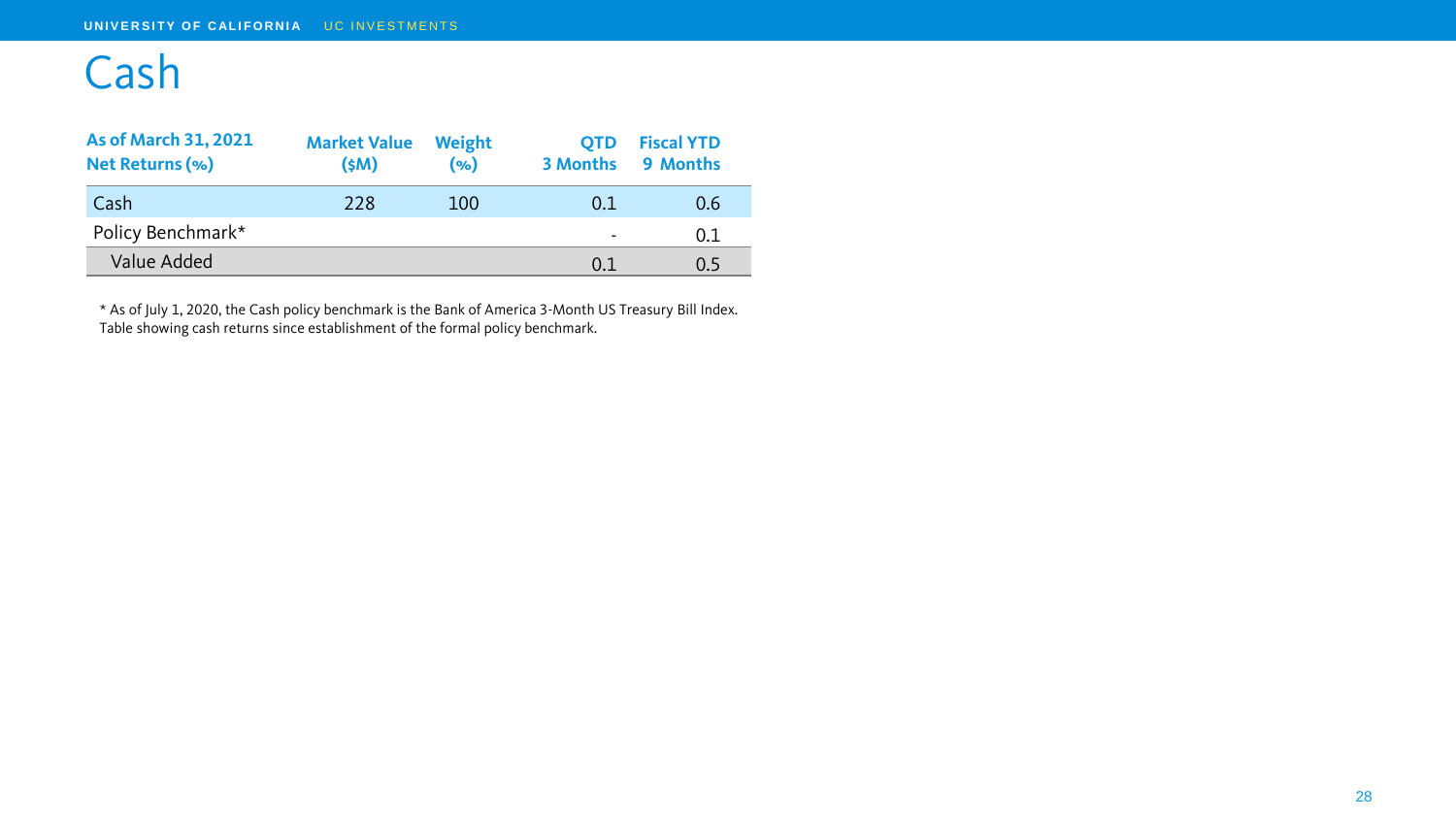### Risk 1.0 : Risk Measurement

Portfolio and benchmark volatility drop quarter on quarter despite global pandemic uncertainty. Increase in product tracking error driven by increase in Private Equity overweight (new valuations). Largest contributor to active risk is Private Equity which is modeled using Public Equity proxies.

|                        |                           |                | <b>Portfolio Risk (%)</b>       |       | <b>Benchmark Risk (%)</b>       |       |                 | <b>Active Risk (%)</b> |  |
|------------------------|---------------------------|----------------|---------------------------------|-------|---------------------------------|-------|-----------------|------------------------|--|
| Portfolio              | <b>Benchmark</b>          | Weight (%)     | Standalone<br>Volatility Change | QoQ   | Standalone<br>Volatility Change | QoQ   | <b>Tracking</b> | QoQ<br>Error Change    |  |
| <b>Endowment</b>       | Policy (Blend)            | 100            | 21.6                            | (0.3) | 17.9                            | (1.5) | 4.5             | 1.4                    |  |
| <b>Public Equity</b>   | MSCI ACWI IMI TF FF       | 53             | 22.7                            | (1.1) | 22.3                            | (2.0) | 1.9             | (0.1)                  |  |
| <b>Fixed Income</b>    | Barclays 1-5Yr Gov/Credit | 3              | 2.4                             | 0.9   | 1.4                             | (0.2) | 1.5             | 1.2                    |  |
| <b>Absolute Return</b> | <b>HFRI FOF</b>           | 14             | 6.7                             | (2.8) | 6.3                             | 0.5   | 4.7             | (0.7)                  |  |
| <b>Private Equity</b>  | Russell 3000              | 18             | 37.6                            | (1.7) | 24.4                            | (1.5) | 18.0            | 1.3                    |  |
| <b>Real Estate</b>     | NFI-ODCE                  | 5              | 29.6                            | (3.7) | 21.1                            | (2.9) | 9.5             | (0.7)                  |  |
| <b>Real Assets</b>     | <b>Real Assets</b>        | 3              | 28.9                            | (1.5) | 28.9                            | (1.6) | 0.0             | 0.0                    |  |
| <b>Private Credit</b>  | <b>Private Credit</b>     | $\overline{2}$ | 11.8                            | (5.0) | 11.9                            | (5.0) | 0.0             | 0.0                    |  |
| Cash                   | BofA 3mo Treasury Bill    | $\mathbf 1$    | 0.0                             | 0.0   | 0.1                             | (0.0) | 0.1             | (0.0)                  |  |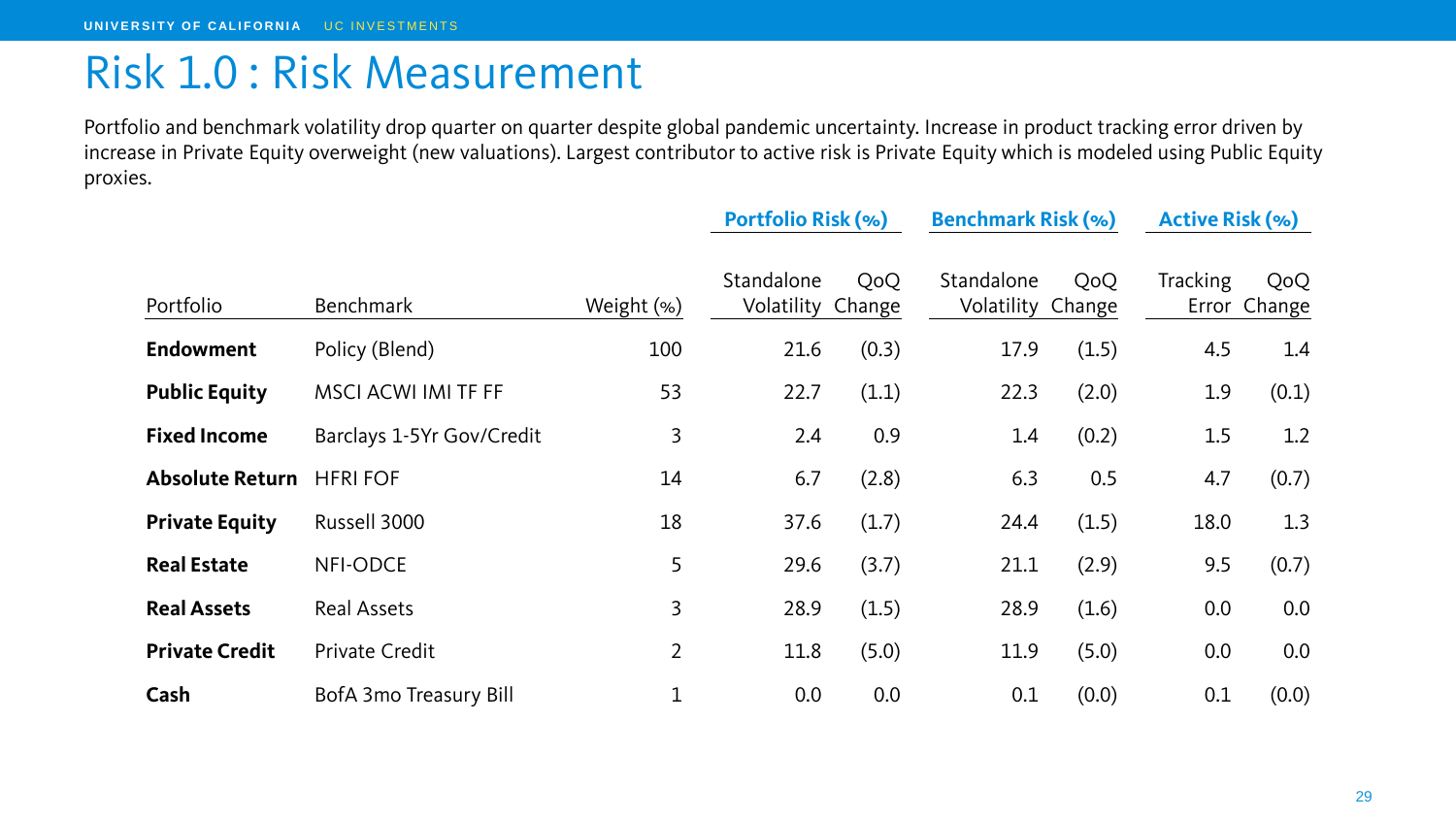# Macroeconomic Risk Factors

Portfolio systematic risk generally dominated by "Economic Growth" risk. Within Economic Growth, "Consumption" dominates.



\* Residual Risk is any risk which is not one of the six macro economic factors or FX risk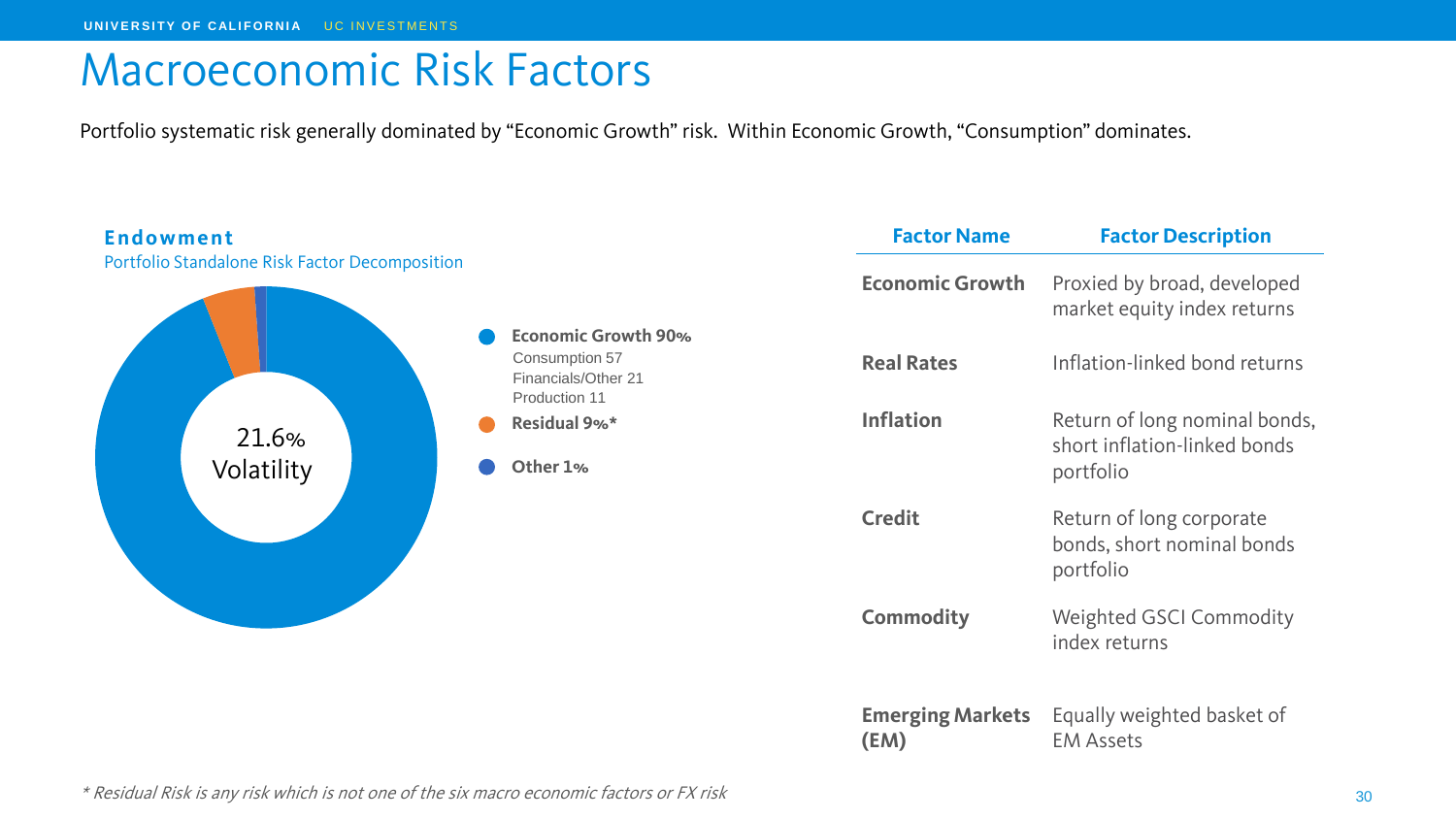# Risk 1.0: Two Views of Risk Asset Classes versus Macroeconomic Factors

Main active overweight to the Economic Growth factor, driven mainly by asset allocation overweights in Public and Private Equity

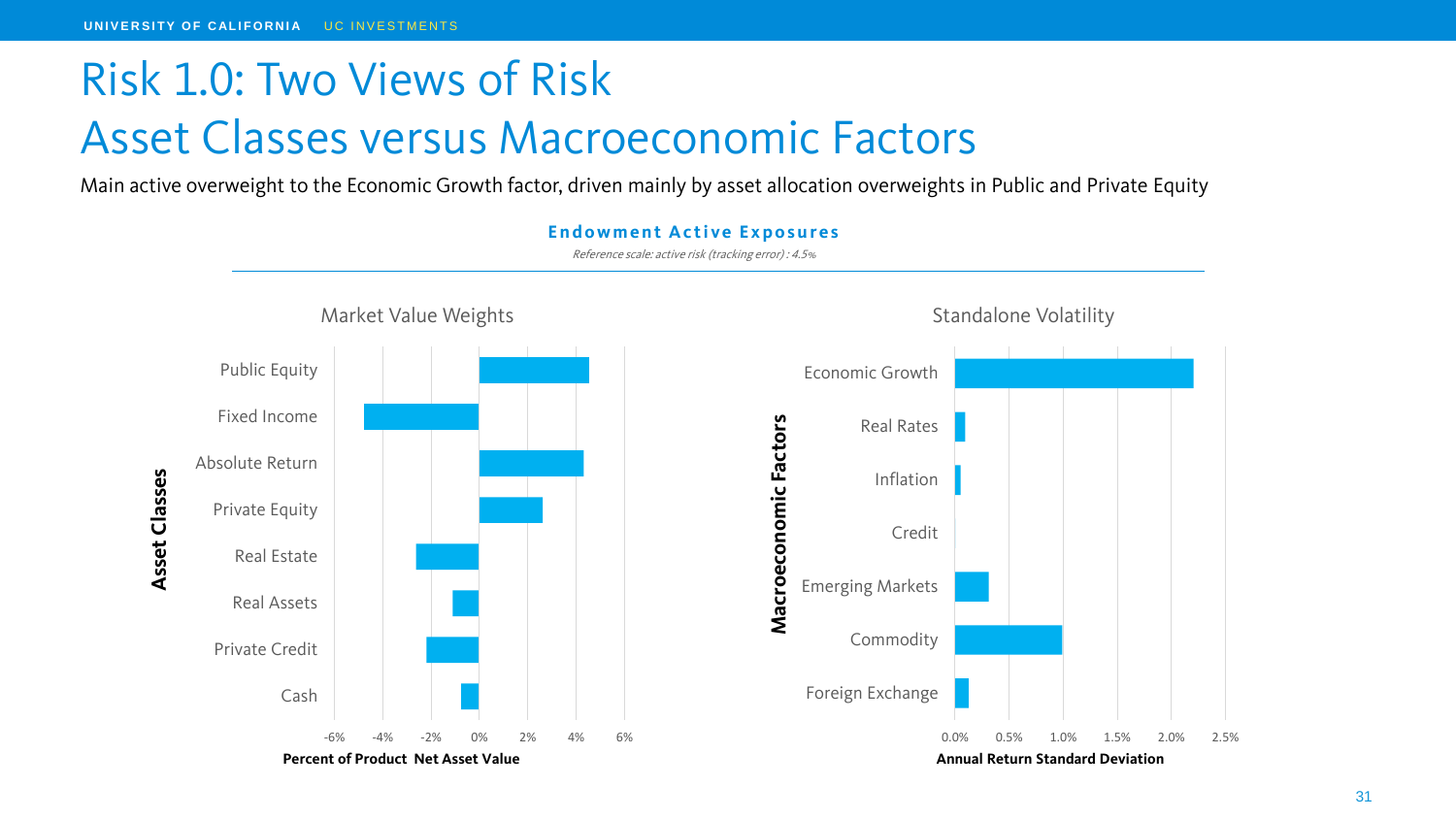# Risk 2.0: Scenario Analysis

#### **US Scenarios**

Federal Reserve Rate Regimes Fiscal Policy Stance Tax Reform

#### **European Scenarios**

Brexit Negotiations Europe Fragmentation/Breakup Eurozone Populist Elections

#### **Emerging Markets /Asia Scenarios**

US-China Trade Relations Abenomics- Helicopter Money North Korea Tensions

#### **Global Scenarios**

Central Bank Policy Pandemic Recession Fall 2008 Crash

#### **Interest Rate Scenarios**

US Rates Paradigm Shift Reflation – Deflation Inflation Overshoot

### **Market Technical Scenarios**

Volatility Regime Change Tech Calamity Value Reversal

Source: BlackRock